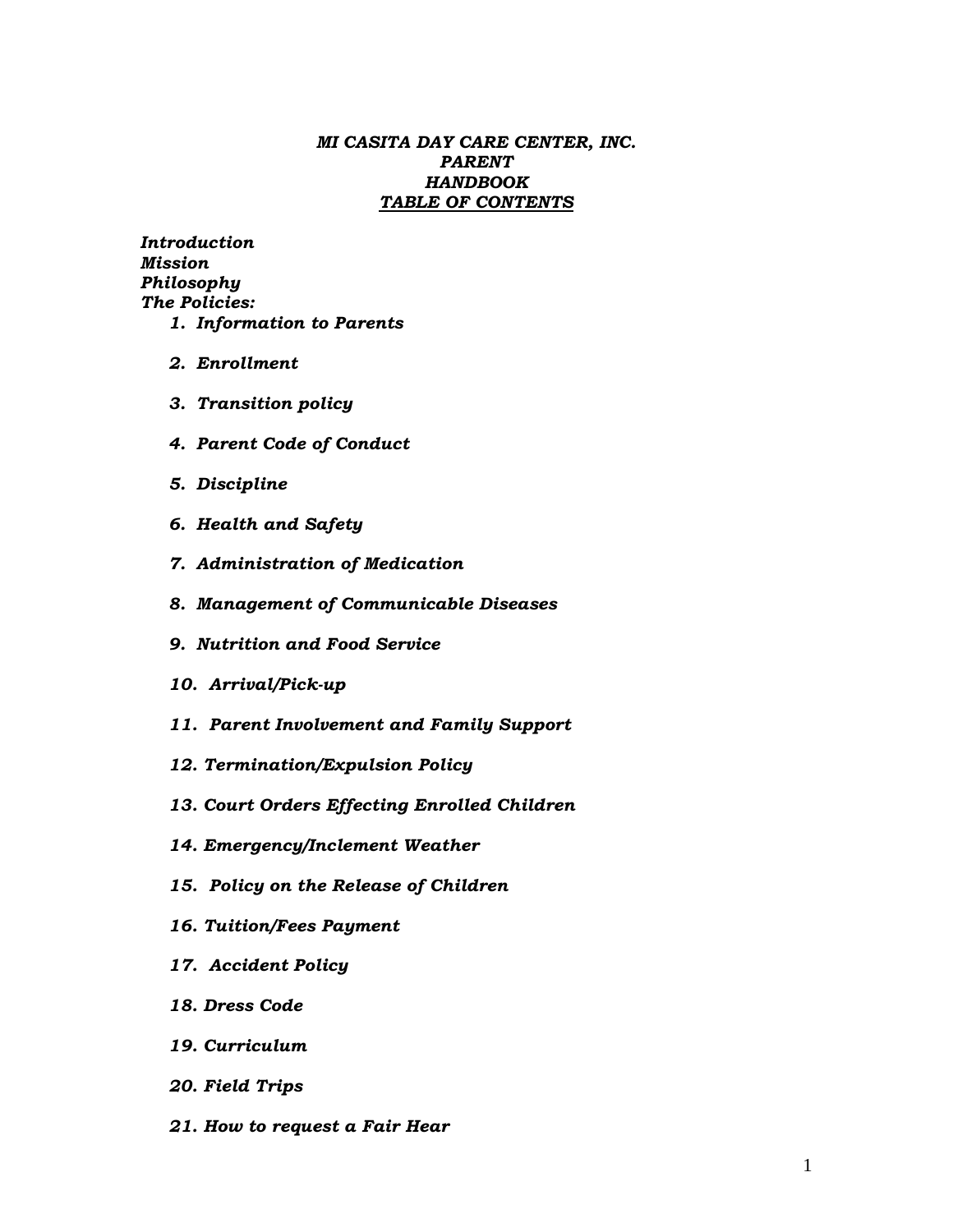### *INTRODUCTION*

*Mi Casita Day Care Center, Inc. was incorporated in 1971 as the first Hispanic bi-lingual bi-cultural childcare center licensed in the State of New Jersey. We want to welcome every parent with open hands to our little house and congratulate them for their interest in selecting our program.* 

*The primary objective of our program is to help your child develop a positive attitude toward school and everything associated with learning. It is not our goal to rush young children into acquiring academic knowledge. Each individual child is gently guided into learning what he/she can do to accept him/her and to take pride in and derive satisfaction from personal achievements. We want to help build a creative and lasting foundation of learning within your child.*

*Our school is also interested in promoting and developing positive social skills. We believe that building relationships with peers and adults is very important. The staff of Mi Casita is committed to provide an environment where your child will be educationally challenged, receive plenty of love, and individual attention…that is our promise to you.*

### *MISSION*

*Mi Casita Day Care Center a bi-lingual/bi-cultural non-profit organization, exist to provide quality early care and education to children and families residing in Camden County. Our primary purpose is to provide a wide range of enriching and learning activities in a nurturing and challenging environment.*

## *PHILOSOPHY*

*Programmatically, the concepts of outreach, family support and community-based services are common denominator among most agency programs. At Mi Casita, a child's initial school experience is designed to meet their emotional, social, and intellectual needs based on the premise that all children come to school with knowledge, curiosity, ready to learn and explore their environment. We strongly believe that individual and cultural differences are to be respected, valued and nurtured while recognizing that we all share common links to humanity.*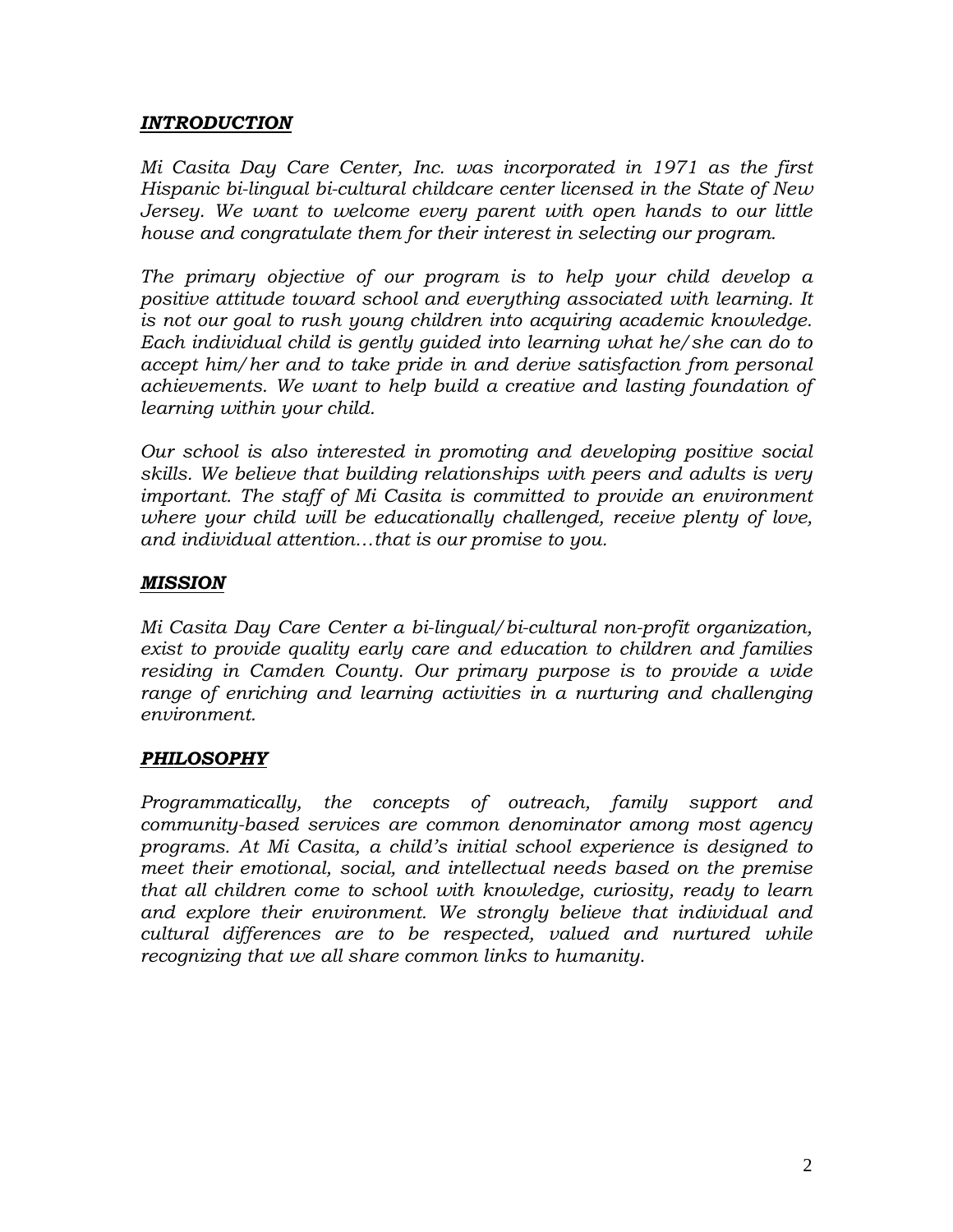### *Policy 1: INFORMATION TO PARENTS*

*Under provisions of the Manual of Requirements for Child Care Centers (N.J.A.C. 10:122), every licensed child care center in New Jersey must provide to parents of enrolled children written information on parent visitation rights, State licensing requirements, child abuse/neglect reporting requirements and other child care matters. The center must comply with this requirement by reproducing and distributing to parents this written statement, prepared by the Office of Licensing, Child Care & Youth Residential Licensing, the Department of Children and Families (DCF). In keeping with this requirement, the center must secure every parent's signature attesting to his/her receipt of the information.* 

*\* \* \* \* \**

*Our center is required by the State Child Care Center licensing law to be licensed by the Office of Licensing, Child Care & Youth Residential Licensing, in the Department of Children and Families (DCF). A copy of our current license must be posted in a prominent location at our center. Look for it when you are in the center.*

*To be licensed, our center must comply with the Manual of Requirements for Child Care Centers (the official licensing regulations). The regulations cover such areas as physical environment/life-safety, staff qualifications, supervision, and staff/child ratios; program activities and equipment; health, food and nutrition; rest and sleep requirements; parent/community participation; administrative and record keeping requirements; and others.*

*Our center must have on the premises a copy of the Manual of Requirements for Child Care Centers and make it available to interested parents for review. If you would like to review our copy, just ask any staff member. Parents may secure a copy of the Manual of Requirements by sending a check or money order for \$5 made payable to the "Treasurer, State of New Jersey", and mailing it to Bureau of Licensing, Division of Youth and Family Services, Licensing Publication Fees, PO Box 18500, Newark, New Jersey 07191.*

*We encourage parents to discuss with us any questions or concerns about the policies and program of the center or the meaning, application or alleged violations of the Manual of Requirements for Child Care Centers. We will be happy to arrange a convenient opportunity for you to review and discuss these matters with us. If you suspect our center may be in violation of licensing standards, you are entitled to report them to the Bureau of Licensing at (1-877) 667-9845. Of course, we would appreciate your bringing these concerns to our attention, too.*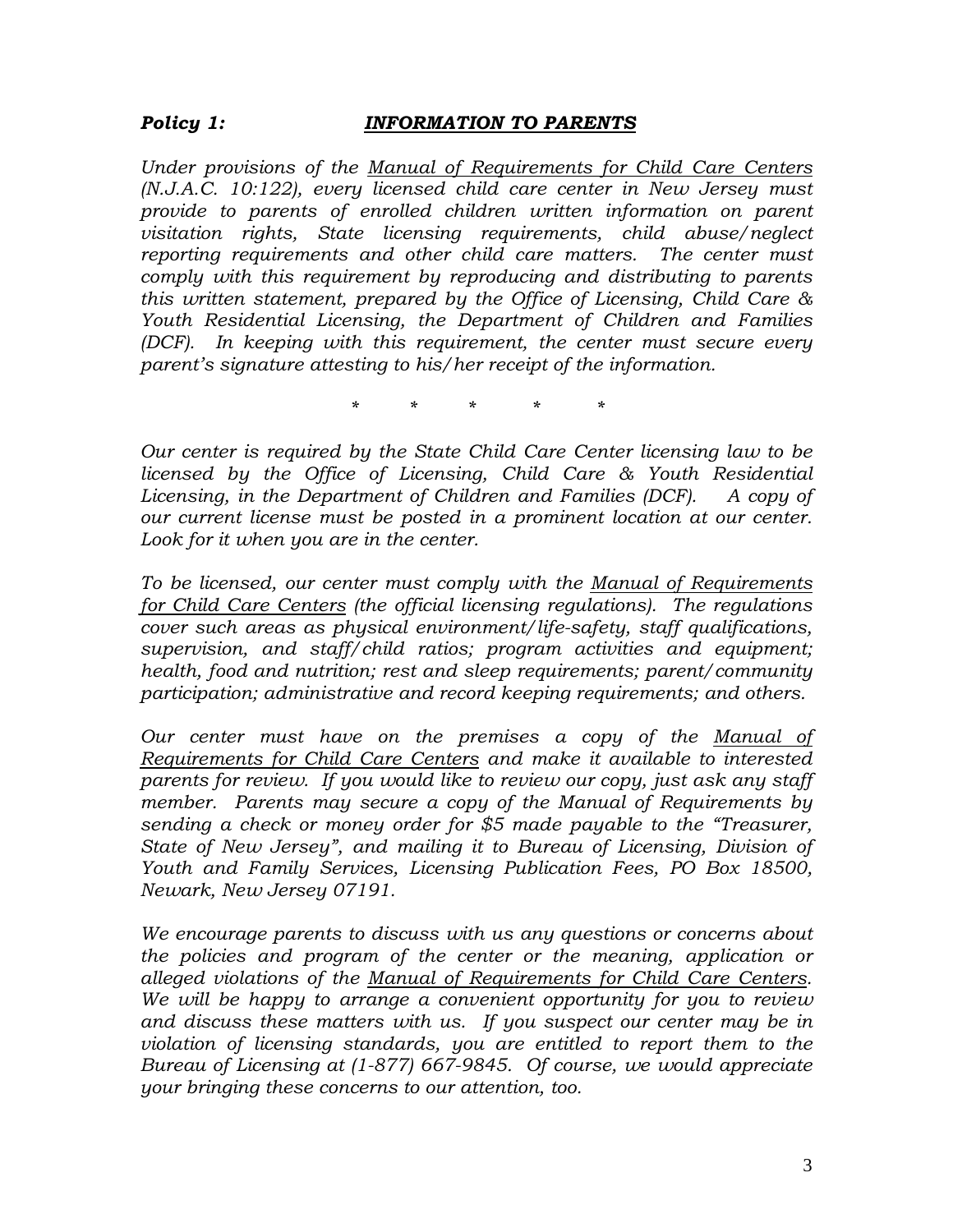*Our center must have a policy concerning the release of children to parents or people authorized by parent(s) to be responsible for the child. Please discuss with us your plans for your child's departure from the center.*

*Our center must have a policy about dispensing medicine and health care procedures and the management of communicable diseases. Please talk to us about these policies so we can work together to keep our children healthy.*

*Our center must have a policy concerning the expulsion of children form enrollment at the center. Please review this policy so we can work together to keep your child in our center.*

Parents are entitled to review the center's copy of the Bureau of *Licensing's Inspection/Violation Reports on the center, which are issued after every State licensing inspection of our center. If there is a licensing complaint investigation, you are also entitled to review the Bureau's Complaint Investigation Summary Report, as well as any letters of enforcement or other actions taken against the center during the current licensing period. Let us know if you wish to review them and we will make them available for your review.*

*Our center must cooperate with all DCF inspections/investigations. DCF staff may interview both staff members and children.*

*Our center must post its written statement of philosophy on child discipline in a prominent location and make a copy of it available to parents upon request. We encourage you to review it and to discuss with us any questions you may have about it.*

*Our center must post a listing or diagram of those rooms and areas approved by the Bureau for the children's use. Please talk to us if you have any questions about the center's space.*

*Our center must offer parents of enrolled children ample opportunities to participate assist the center in complying with licensing requirements; and to participate in the activities or operations of the center should discuss their interest with the center director, who can advise them of what opportunities are available.*

*Parents of enrolled children may visit our center at any time without having to secure prior approval from the director or any staff member. Please feel free to do so when you can. We welcome visits from our parents.*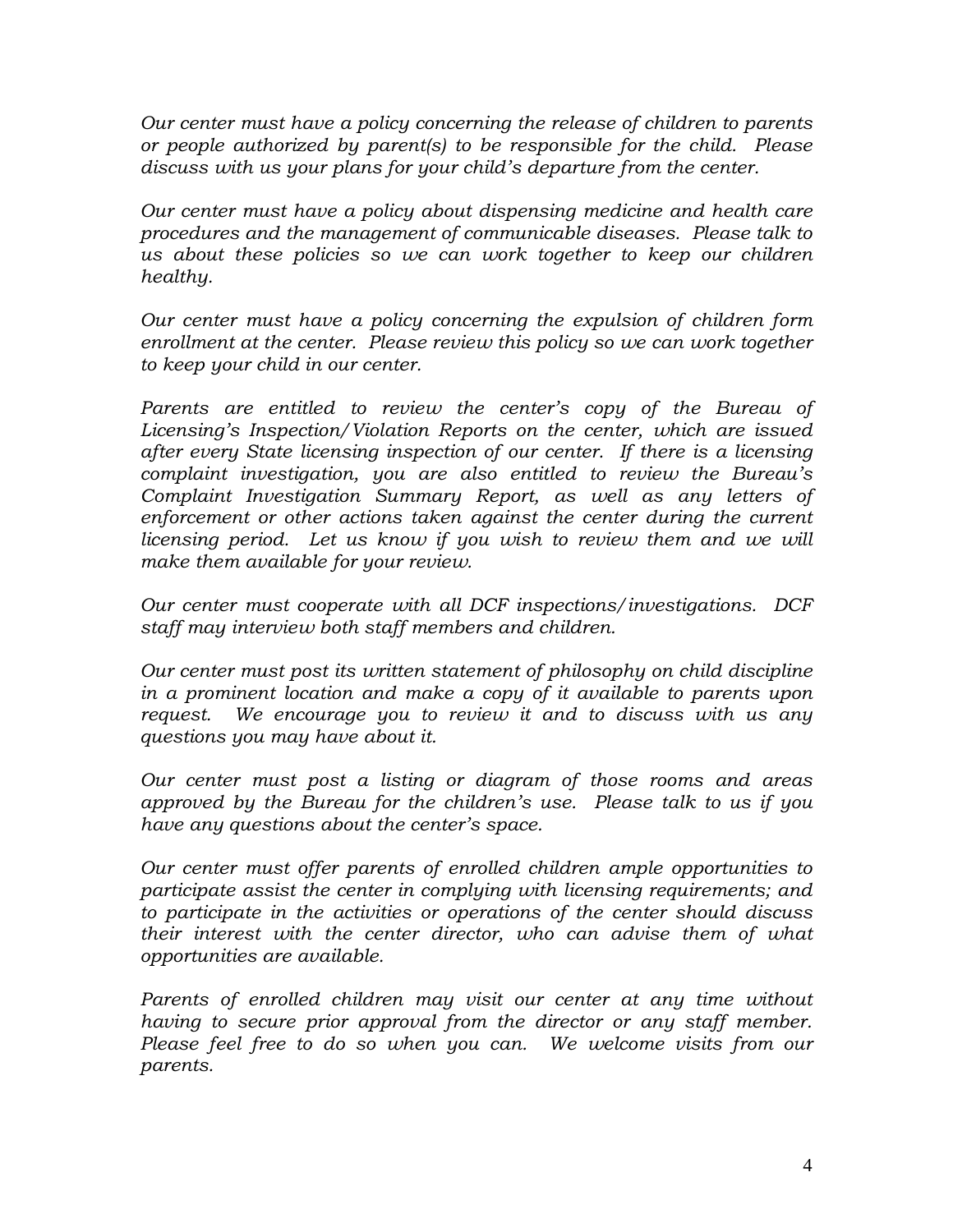*Our center must inform parents in advance of every field trip, outing, or special event away from the center, and must obtain prior written consent from parents before taking a child on each such trip.*

*Our center is required to provide reasonable accommodations for children and/or parents with disabilities and to comply with the New Jersey Law Against Discrimination (LAD), P.L. 101-336 (42 U.S. C.) (N.J. S. A. 10:5-1 et seq.), and the Americans with Disabilities Act (AD), P.L. 101-336 (42 U.S.C. 12101 et seq.). Anyone who believes the center is not in compliance with these laws may contact the Division on Civil rights in the New Jersey Department of Law and Public Safety for information about filing an LAD claim at (609) 292-4605 (TTY users may dial 711 to reach the New Jersey Relay Operator and ask for (609) 292-7701), or may contact the United States Department of Justice for information about filing an ADA claim at (800) 514-0301 (voice) or (800) 514-0383 (voice) or (800) 514-0383 (TTY).*

*Our center is required, at least annually, to review the Consumer Product Safety Commission (CPSC), unsafe children's products list, ensure that items on the list are not at the center, and make the list accessible to staff and parents and/or provide parents with the CPSC website at [http://www.cpsc.gov/cpscpub/prerel/prerel.html.](http://www.cpsc.gov/cpscpub/prerel/prerel.html) Internet access may be available at your local library. For more information call the CPSC at (800) 638-2772.*

*Anyone who has reasonable cause to believe that an enrolled child has been or is being subjected to any form of hitting corporal punishment, abusive language, ridicule, harsh, humiliating or frightening treatment, or any other kind of child abuse, neglect, or exploitation by any adult, whether working at the center or not, is required by State low to report the concern immediately to the State Central Registry Hotline, toll free at (877) NJABUSE/(877)652-2873. Such reports may be making anonymously. Parents may secure information about child abuse and neglect by contacting: DCF, Office of Communications and Legislation at (609) 292- 0422 or go to [www.nj.gov/dcf](http://www.nj.gov/dcf) and select Publications.*

### *POLICY 2: ENROLLMENT*

*Enrollment at MI CASITA DAY CARE CENTER is open to children from ages 18 months to 5 year olds. Enrollment shall be granted without regard to a child's race, color, creed, religion, national origin, gender, sexual orientation, or disability; and without regard to a parent or guardian's race, sexual orientation, color, creed, religion, age, national origin, gender, pregnancy or disability.*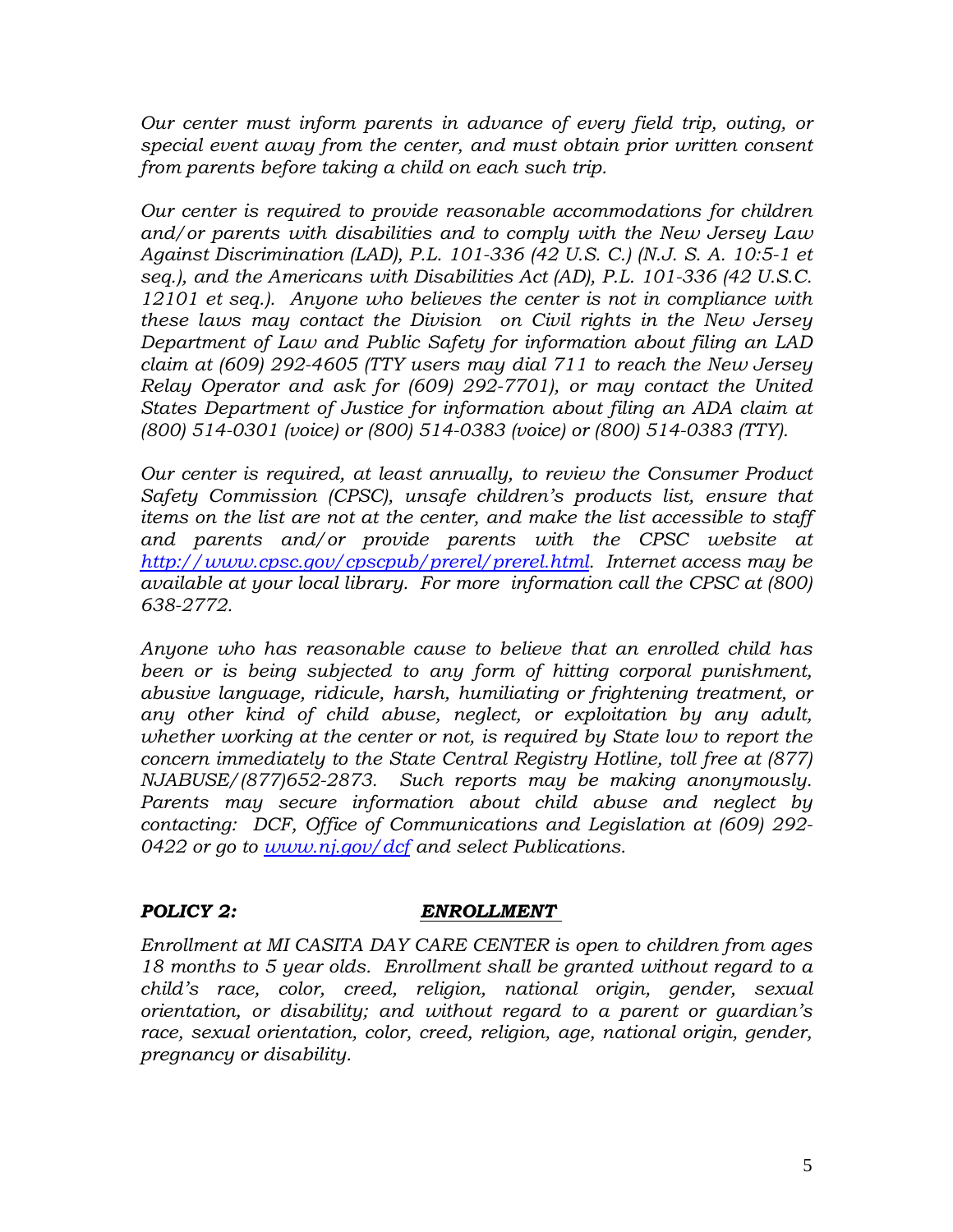*Parents can apply for enrollment at the office of MI CASITA DAY CARE CENTER located at 551 Spruce St., or 2601 Carmen St., Camden, N.J. by completing the Assessment Application Form.* 

*Initial enrollment is contingent upon space availability, receipt of the completed enrollment application with all the documentation required by our agency and a signed (if applicable) contract agreement between the parent and the Camden County Department of Children Services. The Enrollment Application and the signed agreement with the Camden County Department of Children Services are not meant to serve as a contract guaranteeing service for any duration.* 

*When the child is finally accepted into the program the parent receive a completed orientation of our program. They also have the opportunity to tour the facility, meet the teaching staff, discuss their expectations and needs, and provide the center with their availability to our family support program and activities. Our parents are welcome to participate in our monthly board of director's meeting and are encouraged to become members of the board.*

*Continued enrollment at MI CASITA DAY CARE CENTER is contingent upon the child's needs for service and the parent adherence to the policies and procedures of MI CASITA DAY CARE CENTER as outlined in this handbook.*

*Parents are required to notify MI CASITA DAY CARE CENTER immediately, should any of the information collected at the time of enrollment or any time thereafter change. Failure to do so may result in the child's suspension or termination of service.*

## *REGISTRACION*

*El Centro de Cuido de Mi Casita sirve a los niños entre las edades de 18 meses a los 5 anos. Este servicio se provee sin distinción de raza, color, credo, religión, origen nacional, sexo, o incapacidad; y a los padres o encargados sin distinción de raza, color, religión, sexo, origen nacional, sexo, embarazo o incapacidad.*

*Cualquier persona puede aplicar llenando los formularios de registración en cualquiera de nuestras oficinas localizadas en el 551 de la calle Spruce St. o en el 2601 de la calle Carman St., en Camden, N.J.*

*La registración depende de la disponibilidad de espacios en el centro y de la rapidez con que se reciba todos los documentos necesarios para la registración y (también si aplica en su caso) dependemos un contrato firmado entre las oficinas del condado de Camden y los padres. Es importante que usted sepa que el tener un contrato firmado del condado y*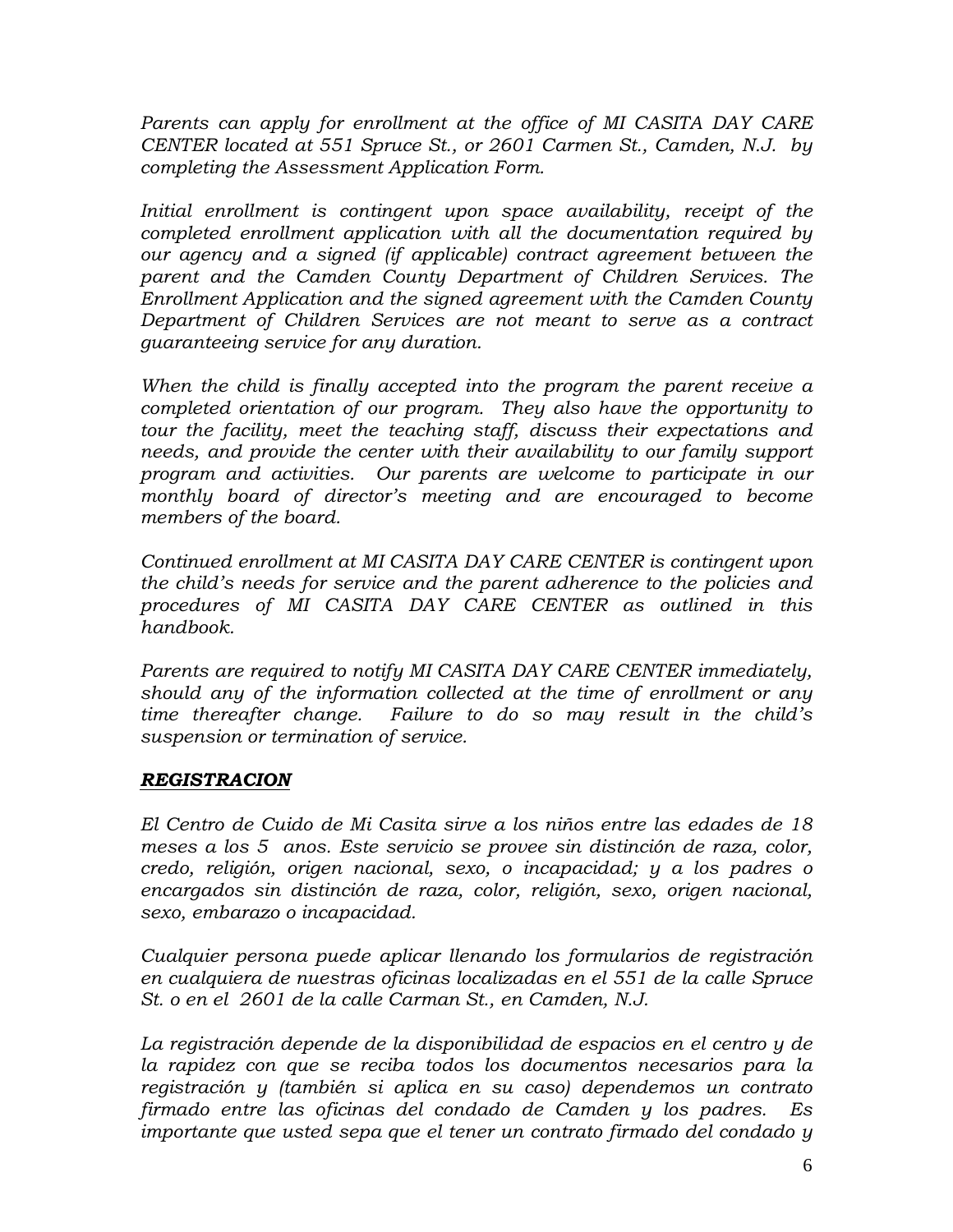*el haber entregado todos los documentos necesario, eso no significa que el espacio sea garantizado.*

*Una vez que su hijo/a sea aceptado en el programa los padres reciben una orientación completa del programa, tienen la oportunidad de ver las facilidades, conocer al personal, discutir sus expectaciones, las necesidades individuales de su hijo/a y nos provee su disponibilidad para envolverse en nuestras actividades. Los padres son bienvenidos y se les recomienda que se hagan miembros de nuestra junta de directores y que participen en las reuniones mensuales.*

*Si hay algún cambio en la información que se sometió la primera vez, que pueda afectar su elegibilidad, lo debe notificar a la oficina lo más pronto posible sino esto puede resultar en la terminación de los servicios.*

# *POLICY 3: TRANSITION PLAN*

*Imagine that you have just landed in a foreign country. Can you find your way around? Does anything look familiar? Can you locate things easily? Do you have the words to ask questions that will help you find your way? Chances are, the answer is no.*

*For many young children, this is what going to school for the first time is like. Everything is new, different, and sometimes completely unrecognizable.* 

*Recognizing that for young children, going to school can be exciting, frightening, exhilarating and exhausting, Mi Casita Day Care Center, In. wants to provide an environment that is conducive to a smooth transition for both parents and child.* 

*At Mi Casita Day Care Center, we begin this process by inviting the parents to visit the classroom as soon as they know their child is ready to be enrolled in our Center. They are welcome to spend time in the classroom, talk to the staff, and have a sense of the consistent and predictable classroom routine. This way they can have an idea of the daily schedule and activities plan for the child in that particular classroom.*

*We also encourage parents to bring a family photo from home to share with teachers and other children. We help parents to make good-byes brief and encourage them not to drag good byes out, which can make the separation harder for both parent and child. The parent is also encourage to establish a good-buy ritual if it helps with the transition. If the child is attached to an object (a favorite blanket or toy), we encourage the parent to bring it to school.*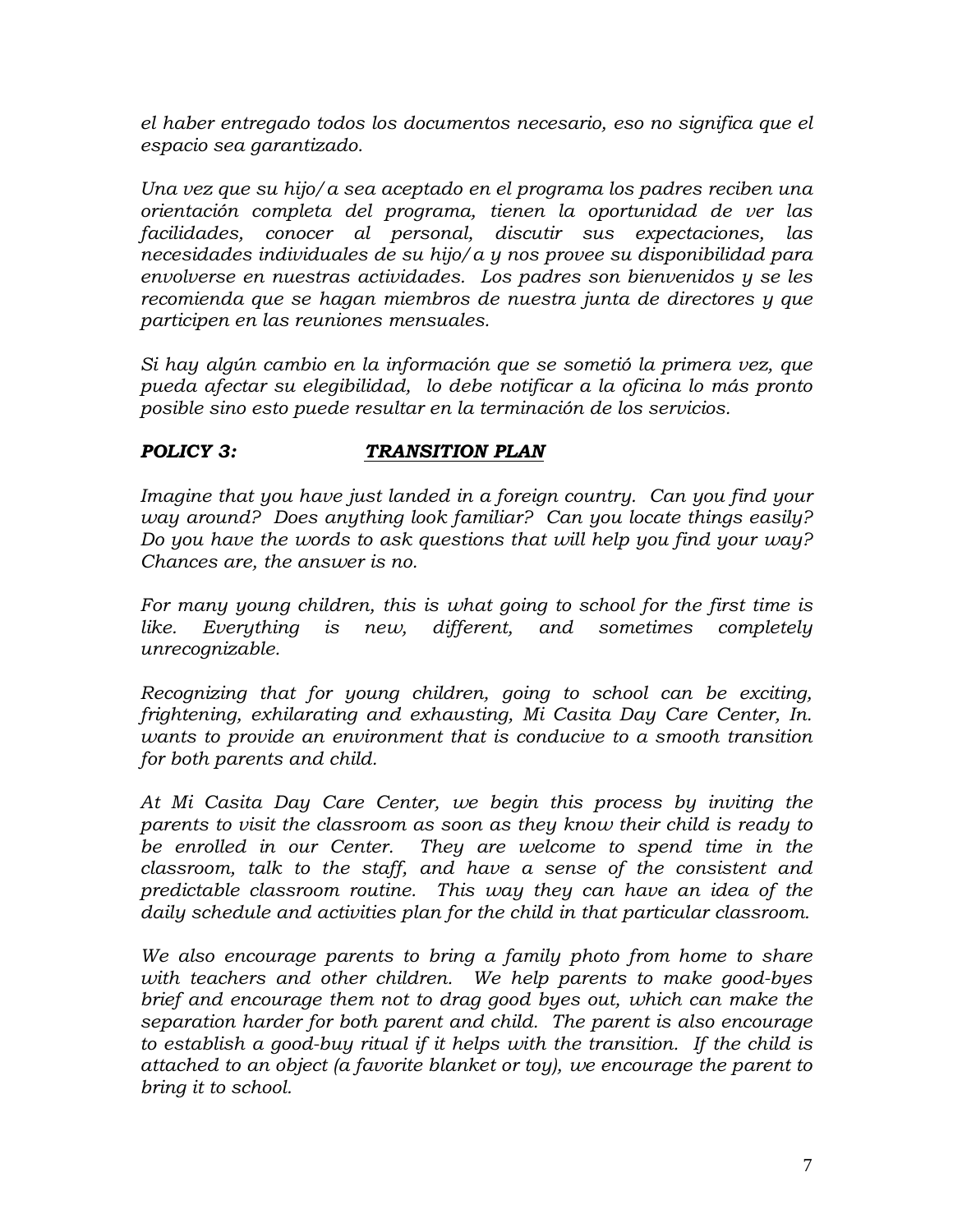*We want the parents to know that they are welcome at the Center at any time. For security reason they have to go directly to the office first where they can get a pass to get into the classroom. The may also call at any time during the day to check how their child is doing.* 

*It is also appropriate to pick up the child at the same time every day and in the first, few weeks the parents should be pick them up early until they adjust to the routine. This way the child can learn what to expect and have a secure routine to rely on.*

*Parents should check with teachers every day at the end of the day to have an idea of how their child's day went. We can reassure you that the feelings of both parents and children are normal and the child will adjust soon even though some of them may take more time.*

*Transition between classrooms: It is expected that during the school year due to drop of any child from the program or new enrollment, that a child may be change to another class either because of age or because of any other appropriate reason. At that particular moment parents are informed ahead of time of any changes of classroom. The child to be transfer to another class is giving the opportunity to visit the new class and expend a few hours in the morning so he/she can get use to the new environment.* 

*Transition from Pre-school to Kindergarten: Mi Casita Day Care Center, Inc. schedule and provide the students who are ready to go to kindergarten according to age, an opportunity to visit the neighborhood school. During the visit, they have the opportunity to meet the school principal, the kindergarten teachers and get a tour of the facility. Parents are welcome to come also. In addition to visit the kindergarten class, they will also have the opportunity to participate in the class activities.*

## *POLICY 4: PARENT CODE OF CONDUCT*

*Our agency expects parents to treat our staff with decency, courtesy, and respect. One of the goals of MI CASITA is to provide the most appropriate environment in which a child can grow, learn and develop. Achieving this ideal environment is not only the responsibility of the employees of MI CASITA but is the responsibility of each parent or adult who enters the center. Parents are required to behave in a manner that fosters this ideal environment. Parents who violate the Parent Code of Conduct as shown in the Parent Handbook will not be allowed in the agency.*

### *SWEARING/CURSING:*

*No parent or adult will be permitted to curse or use other inappropriate language on agency property at any time, whether in the presence of a child or not. Such language is considered offensive by many people and*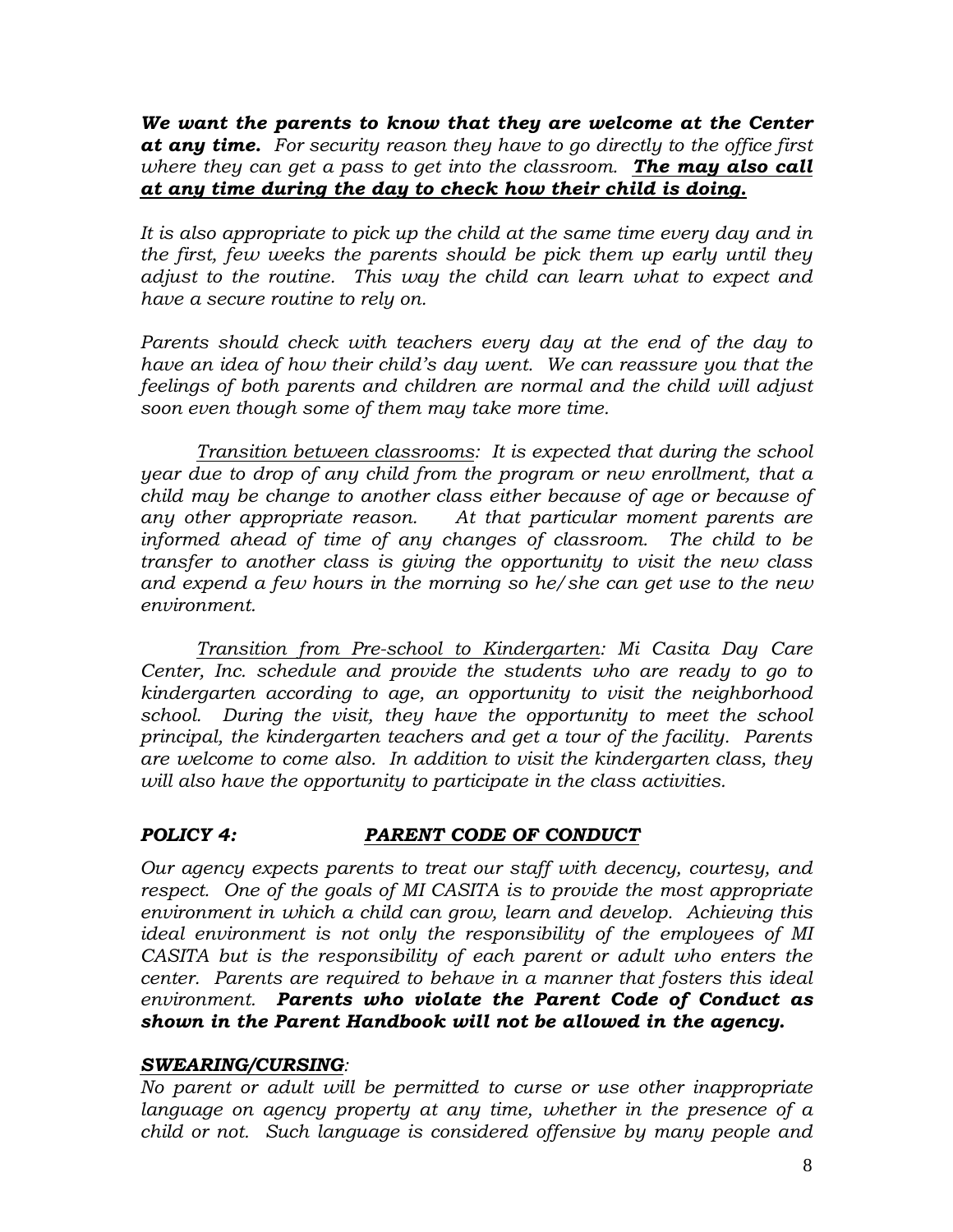*will not be tolerated. If a parent or adult feels frustrated or angry, it is more appropriate to express verbally the frustration or anger using nonoffensive language. At NO time shall inappropriate language be directed toward members of the staff.* 

## *THREATENING OF EMPLOYEES, CHILDREN OTHER PARENTS OR ADULTS:*

*Threats of any kind will not be tolerated. In today's society, MI CASITA cannot afford to sit by idly while threats are made. In addition, all threats will be reported to the appropriate authorities and will be prosecuted fully of the law. While apologies for such behavior are appreciated, the agency will not assume the risk of a second chance. PARENTS MUST BE RESPONSIBLE FOR AND IN CONTROL OF THEIR BEHAVIOR AT ALL TIMES.* 

### *PHYSICAL/VERBAL PUNISHMENT OF YOUR CHILD OR OTHER CHILDREN AT MI CASITA.*

*While MI CASITA does not necessarily support nor condone corporal punishment of children, such acts are not permitted in the childcare facility. While verbal reprimands may be appropriate it is not appropriate for parents to verbally abuse their child. Doing so may cause undue embarrassment or emotional distress. Parents are always welcome to discuss a behavior issue with the teacher and to seek advice and guidance regarding appropriate and effective disciplinary procedures.* 

Parents are prohibited from addressing, for the purpose of correction or *discipline, a child that is not their own. Of course, no parent or other adult may physically punish another parent's child. If a parent should witness another parent's child behaving in an inappropriate manner, or is concerned about behavior reported to them by their own child, it is most appropriate for the parent to direct their concern to the classroom teacher and/or Center Director.*

## *CONFRONTATIONAL INTERACTIONS WITH EMPLOYEES, OTHER PARENTS OR ASSOCIATES OF MI CASITA DAY CARE CENTER*

*While it is understood that parents will not always agree with the employees of MI CASITA or the parents of the other children, it is expected that all disagreements be handled in a calm and respectful manner. Confrontational interactions are not an appropriate means by which to communicate a point and are strictly prohibited.*

## *CODIGO DE CONDUCTA DE LOS PADRES*

*Se espera que los padres que tienen niños/as registrados en nuestro programa se comporten de manera consistente y en forma correcta, con decencia, cortesía y respeto. Cualquier persona que incurra o no cumpla*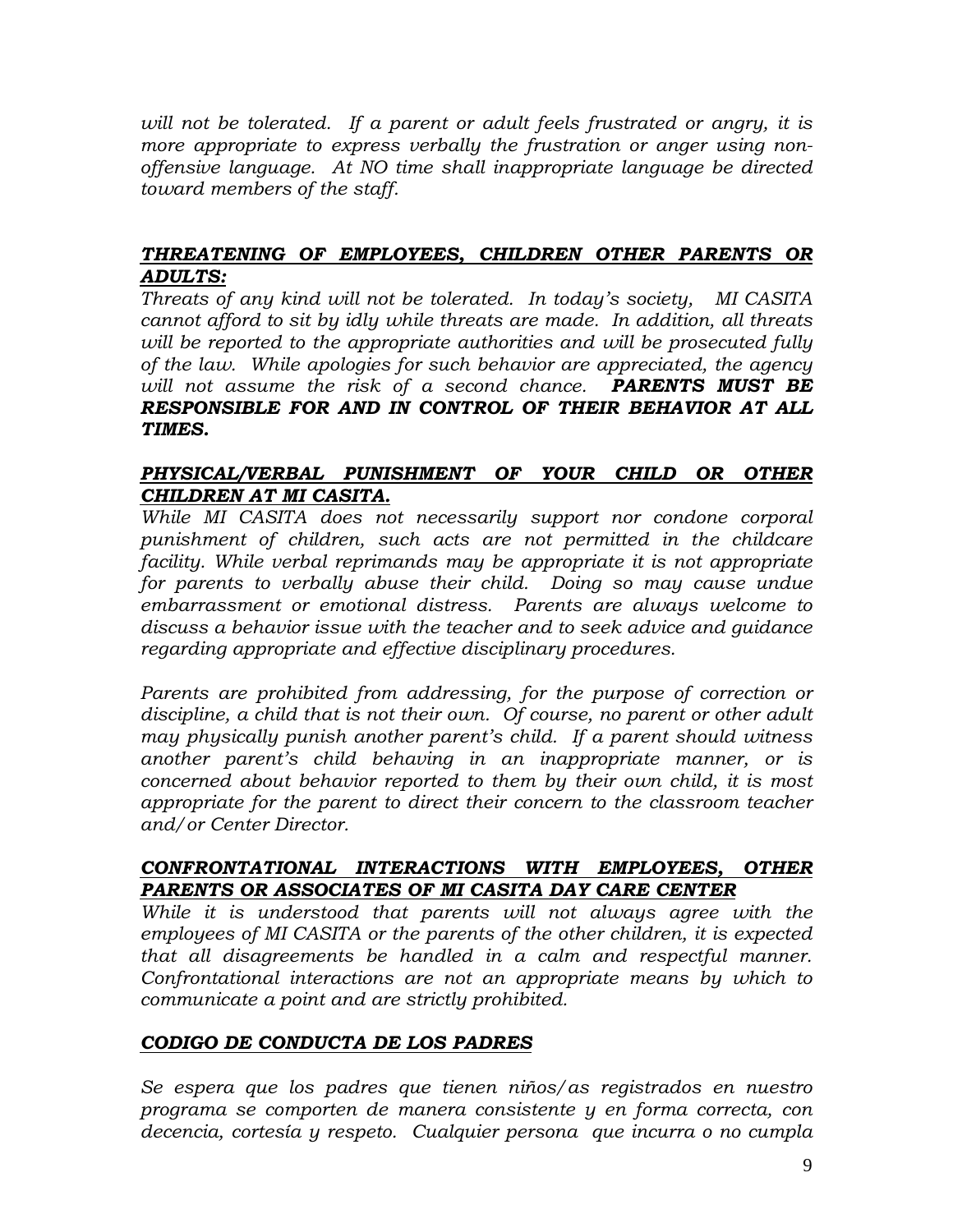*con este Código de Conducta, se le prohibirá la entrada en nuestra agencia.*

*No se permite decir malas palabras o maldecir especialmente si está dirigido a alguno de nuestros empleados. No se permite amenazas a los niños, empleados u otros adultos en la agencia. Tampoco se permite castigos físicos o corporales de sus niños u otros niños del Centro cuando usted este visitando la agencia. No se permite además confrontaciones de ninguna índole con los empleados, otros padres o personas asociadas con la agencia.*

*Esperamos que cualquier conflicto se pueda resolver de manera sana y positiva y que siempre se mantenga un ambiente sano y confortable donde los niños puedan aprender a desarrollarse educativamente de una manera positiva y saludable para todas las personas que trabajan en la agencia.*

### *POLICY 5: DISCIPLINE*

*Mi Casita Discipline Policy must be individualized and consistent for each child, appropriate to the child's level of understanding, and directed toward teaching the child the acceptable behavior and self-control. Positive discipline teaches self-esteem, which is the opposite of punishment that teaches fear. Teaching staff must models and encourage appropriate behavior.*

*1. The staff will have consistent and clear positive methods of discipline and guidance that are explained to the children and understood by adults, which encourage self-esteem, self-control, and self-direction.*

*Example of positive disciplinary measures:*

- *Using praise and encouragement of good behavior instead of focusing only upon unacceptable behavior.*
- *Reminding a child of behavior expectations daily by using clear, positive statements.*
- *Redirecting behavior using positive statements.*
- *Using brief supervise separation from the group, when appropriate for the child's age and development, which is limited to no more than one minute per year of the child's age. This will allow the child to calm him/her and reinforce the concepts that rules are a natural part of a safe, consistent environment.*
- *Preventing discipline situations from re-occurring whenever possible.*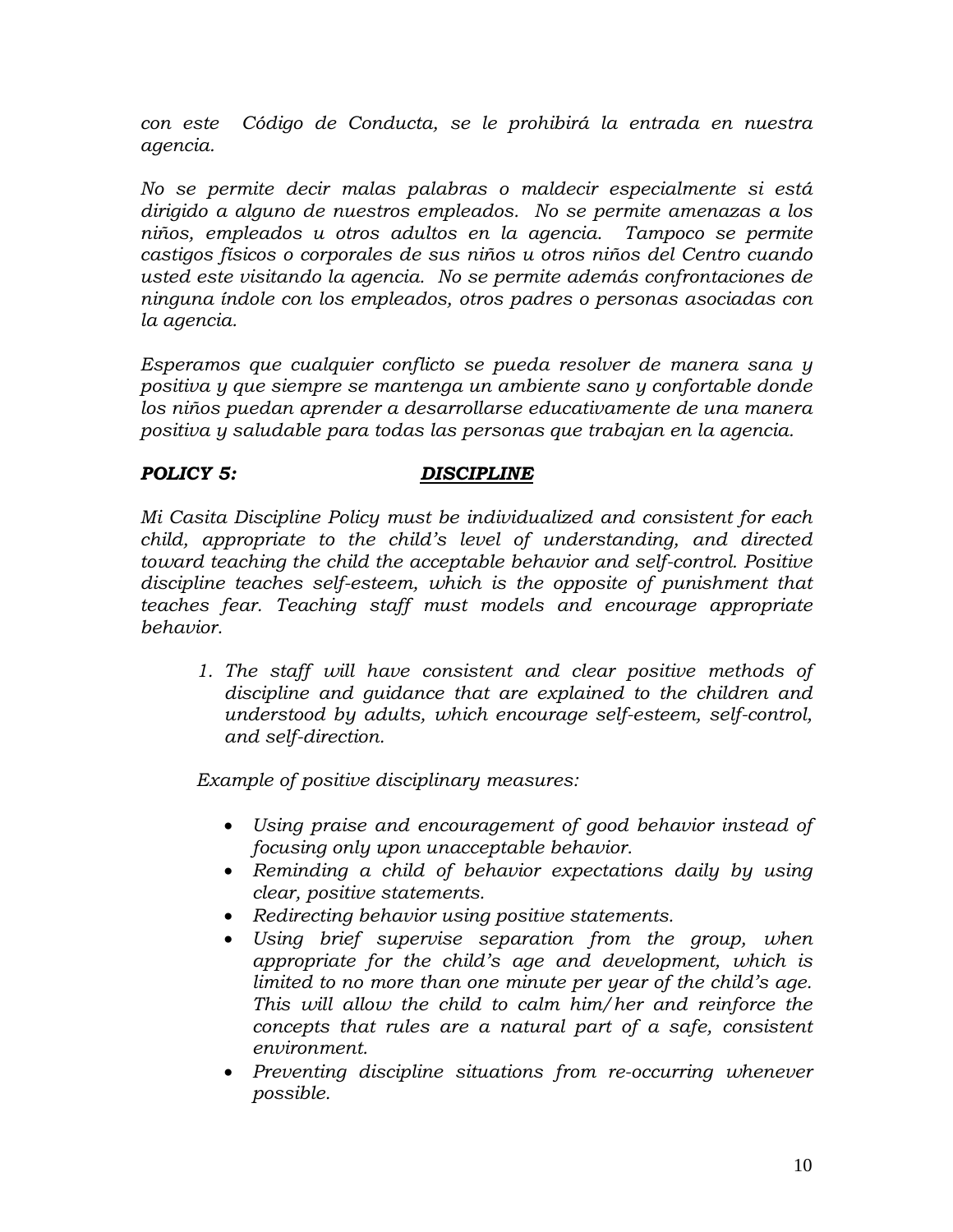- 2. *Notification to parents: Parents will receive verbal and written notification of their child's performance in the classroom. The Head Teacher, Family Worker, classroom staff and parent/guardian will have a conference, if necessary, to discuss how to promote positive behavior. A behavioral action plan will be prepare to be followed not only in the classroom but also at home.*
- 3. *The use of corporal punishment, of any kind, in the childcare setting by childcare staff is strictly prohibited. There must be no harsh, cruel, or unusual treatment of any child. Anyone who has reasonable cause to believe that a child has been abused or neglected is required by State Law to report the concern to the Division of Youth and Family Services (DYFS) Office, toll free at 1-800-792- 8610.*

## *DISCIPLINA*

*La póliza de disciplina del centro es individual y consistente para cada niño, apropiada para el nivel de entendimiento y dirigida a educar al niño hacia un comportamiento aceptable. Bajo ningún concepto se permite abuso corporal o físico de cualquier niño/a que este registrado en el centro. Si en algún momento surge algún problema de disciplina con cualquier niño, se le notificara a los padres y se llevara a cabo una conferencia con la maestra principal, la trabajadora social, el personal del salón y los padres para discutir y preparar si es necesario un plan de acción que pueda implementarse tanto en el salón de clase como en la casa.* 

*Si usted cree que en este Centro algún niño ha sido maltratado, abusado o descuidado deberá reportarlo inmediatamente a la oficina de La División de Niños Y Familias (DFYS) local al teléfono 1-800-792-861.*

### *POLICY 6: HEALTH AND SAFETY*

*Mi Casita strives to provide a safe, clean and healthy environment for our children and staff. The building must meet all local, state codes and requirements. Exits, hallways, and entrances must be free from obstruction. All fire extinguishers are inspected on a yearly basis. Mi Casita conducts fire and emergency/evacuation drills every month. Parents, staff and children will not be made aware of drill dates or times, as this is the most effective way to assess the effectiveness of fire and emergency/evacuation plans.* 

*Parents are required to provide an updated emergency contact information list with a minimum of 3 authorized adults, (18 years of age and over) individuals who we may contact in case the parent is not available. Telephone calls authorizing individuals other than the ones listed on pick up list will not be permitted. Any changes to emergency/pick up list must*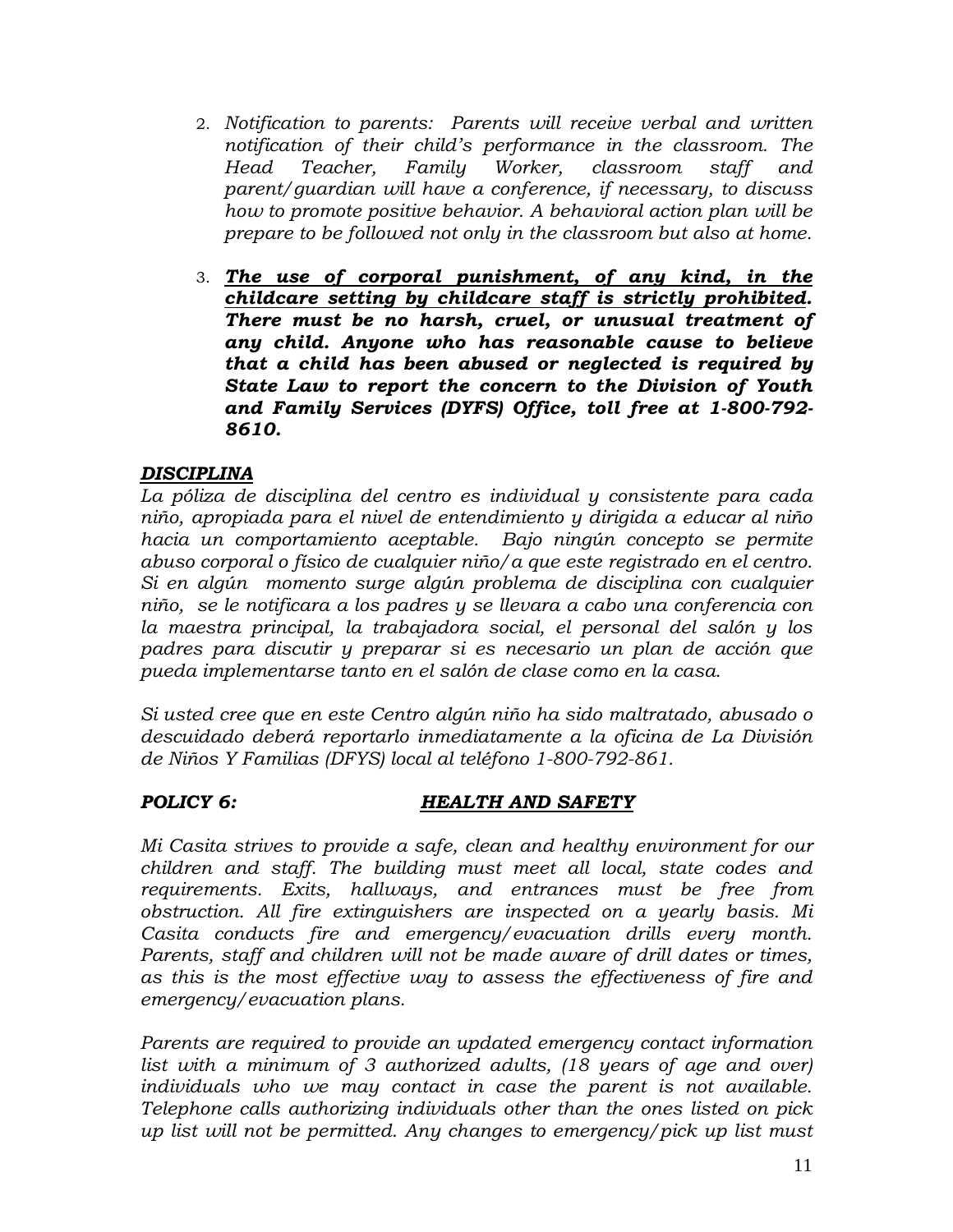*be made in person only. All visitors must stop by the main office and if an unauthorized person come to pick up a child the staff member will direct the individual to the main office for verification.*

*Parent must swipe and sign in and out every day in order to leave/pick up a child in the center. For the safety and security of your child, if you do not swipe/sign the child will not be accepted in the classroom.*

*A signed consent is obtained at the initial enrollment authorizing the agency the use of children's photos, videos, and digital image for public viewing.* 

*All parents are required to wash their and their child's hand as soon as entering the building. Teachers are required to check and observe each child daily for signs of illness and report any findings to the nurse or office clerk.*

*Children who exhibit symptoms of any communicable disease will be excluded from attending the program. They are permitted to come back to school after receiving clearance from a licensed physician.* 

*All children before being admitted to the program are required to bring proof of having received appropriate immunizations and a physical examination as mandated by the NJ Department of Health.*

## *SALUD Y SEGURIDAD*

*El Centro de Mi Casita se esfuerza por mantener el sitio limpio y saludable para nuestro personal y los niños. Necesitamos cumplir con las regulaciones locales y estatales requeridas. Las salidas de emergencia están nombradas y están libres de obstrucciones. Se realizan simulacros de fuegos todos los meses con los niños/as para que aprendan las salidas de escape y emergencia.* 

*Los padres deberán proveer un mínimo de 3 teléfonos de emergencia de adultos autorizados a recoger a su hijo/a en caso de una emergencia. No se permitirán llamadas telefónicas autorizando otras personas que no están en la lista de emergencia. Todos los visitantes no autorizados serán enviados a la oficina donde se les requiere presentar documentos de identificación.*

*Los padres tienen que firmar y registrar todos los días la asistencia de sus hijos/as en el sistema electrónico si tienen un contrato aprobado por el condado de Camden.*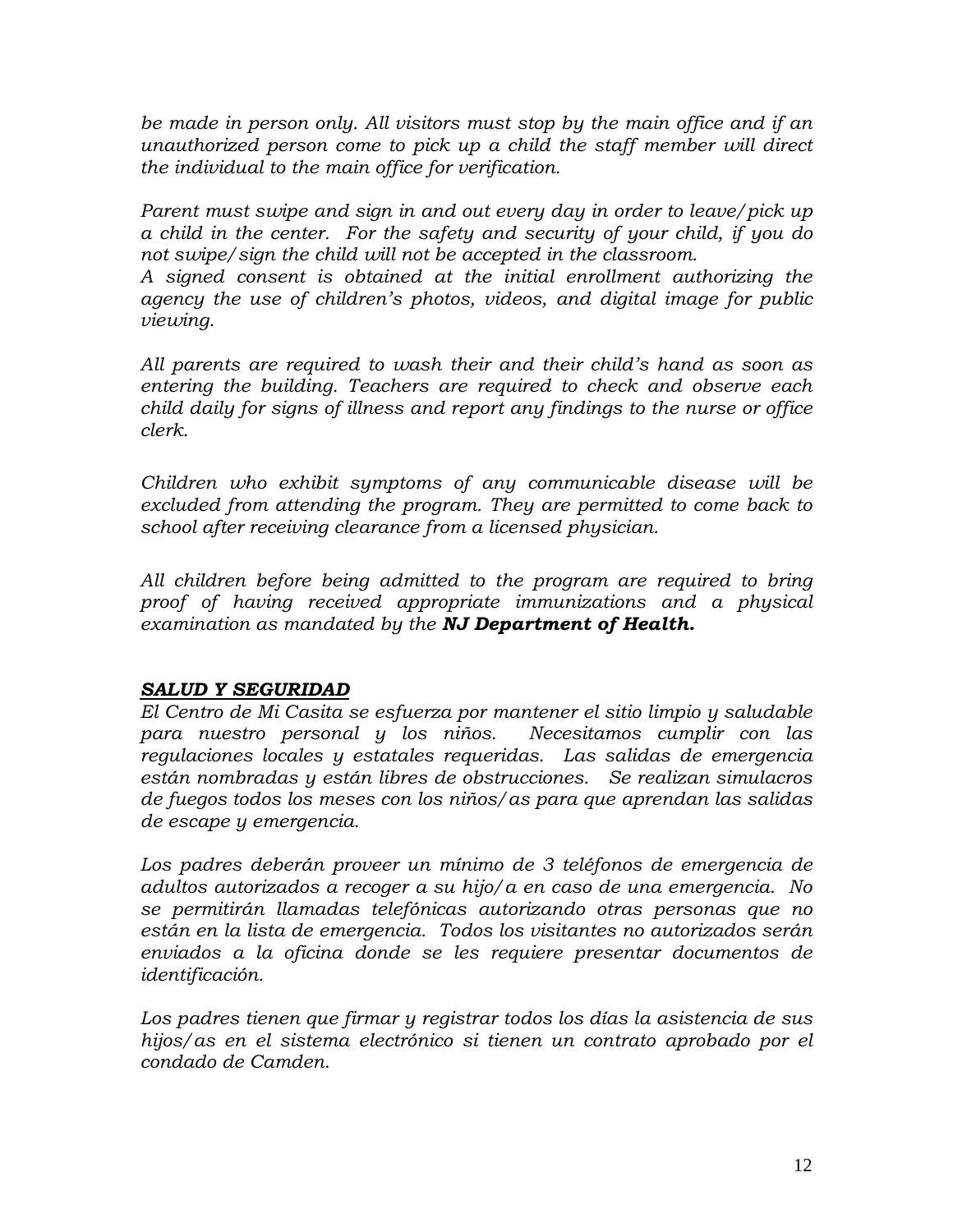*Los padres tienen que firmar una autorización al centro para dar permiso a que su niño sea retratado, grabado y que su foto se ponga en los medios electrónicos presentes.*

*Los padres deberán de lavarle las manos a los niños/as inmediatamente entren al salón de clases. Si algún niño/a muestra síntomas de enfermedad se llama al padre inmediatamente. Si esta tomando medicamento deberá seguir la indicación de la póliza de medicamentos. Todo estudiante del centro antes de comenzar, deberá tener las vacunas requeridas de acuerdo a su edad y un examen físico del doctor requerido por el Departamento de Salud del Condado y de nuestra agencia.*

# *POLICY 7: ADMINISTRATION OF MEDICATION*

*It is Mi Casita's policy to administer only prescribed medication when strictly necessary for the well being of the child or in an emergency situation. If medication is required, the parent is responsible for the first initial dosage of the day and they need to follow the following procedures:*

- *1. All medications must be labeled with proper instructions, including the dosage and frequency and must be authorized by a licensed healthcare professional for that particular child and the parent.*
- *2. The nurse will administer such medication. However, in the absence of the nurse, if required, the Executive/Program Director will designate a staff member to administer medication following procedures as specified in the manual of requirements for child care center from the State of N.J. Parent should be aware that these individuals had completed and had on file their required trainings as required by the licensing office of the State of N.J.*
- *3. Any regular medication or treatment delivered by a device will only be administered after written approval from the child's parent and the doctor, and the parent must provide to the nurse or authorized designee of the center the specific indications for the medication.*
- *4. A form is signed and completed by the parent before leaving any medication for a child. This form indicates the name of the medication, dosage, time and date the medicine is given with the authorized parent's signature. The nurse or the designated trained person or nurse will sign and attest after each administration.*
- *5. All prescriptions will be stored in a locked place inaccessible to the children and in its original bottle or dispenser and must labeled clearly the child's name, name of the medication, and expiration date, and directions for its administration.*
- *6. Over the counter medication will not be administered to the children under any circumstances unless prescribed by the family physician and the parents follow the process indicated above.*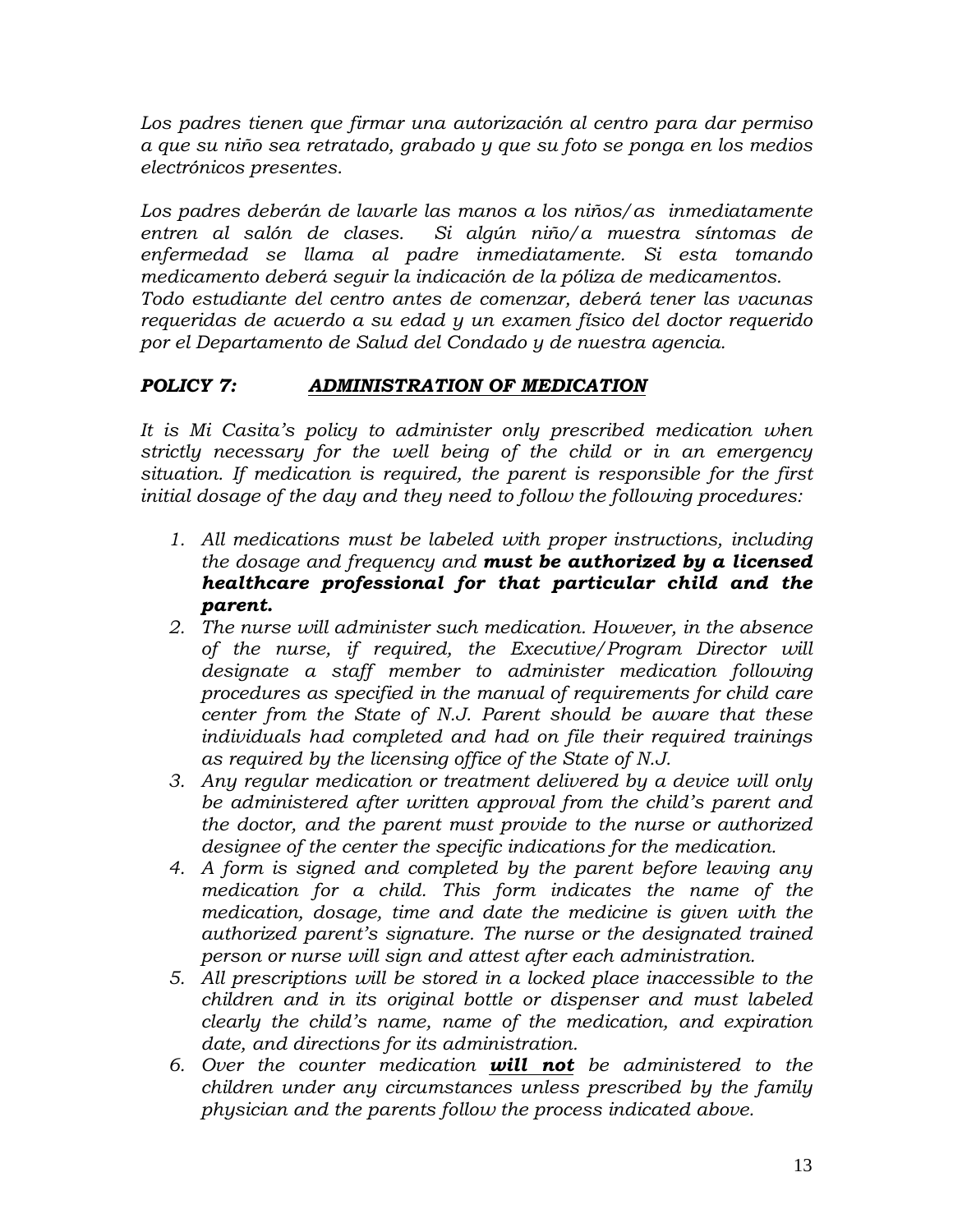*7. All unused or expired medication and health care equipment will be return to the child's parent for disposal.*

## *ADMINISTRACION DE MEDICAMENTOS*

*En Mi Casita se administran medicamentos recetados por el doctor solamente, en caso de emergencia y que sea estrictamente necesario para el estudiante, siguiendo las siguientes instrucciones:*

- *1. El medicamento deberá incluir la dosis con las instrucciones requeridas, incluyendo la frecuencia y tiene que ser autorizada por el doctor del estudiante.*
- *2. La enfermera administrara el medicamento. En ausencia de la enfermera, el director Ejecutivo nombrara las personas autorizadas a dar medicamentos. Estas personas deberán tener los requerimiento necesarios del estado.*
- *3. Los padres de estudiantes que necesiten tratamiento de maquinas o agujas deberán indicar a la enfermera o persona autorizada de cómo hacerlo.*
- *4. Se firmara una forma individual antes de dejar cualquier medicamento. Esta forma indica el nombre del medicamento, la dosis, la frecuencia, la fecha y día autorizando a la persona indicada. La enfermera o persona autorizada firmara testificando después que administre el medicamento.*
- *5. Todo medicamento estará guardado bajo llave y fuera del alcance de los estudiantes en su empaque o caja original e individual.*
- *6. No se administraran medicamentos que se compran sin receta en la farmacia bajo ninguna circunstancias, a menos que haya sido recetado por el doctor de familia y tengamos una autorización como se indica arriba.*
- *7. Todos los medicamentos expirados se le entregaran a los padres para que dispongan de ellos.*

## *POLICY 8: MANAGEMENT OF COMMUNICABLE DISEASES*

*If a child exhibits any of the following symptoms, he/she should not attend school. If such symptoms occur at school, the child will be removed from the classroom, and the parent will be called to take him/her home.*

> *Sever pain or discomfort Acute diarrhea Episodes of acute vomiting Yellow eyes or jaundice skin Infected untreated skin patches Red eyes with discharge Difficult or rapid breathing Skins rashes lasting longer than 24 hours*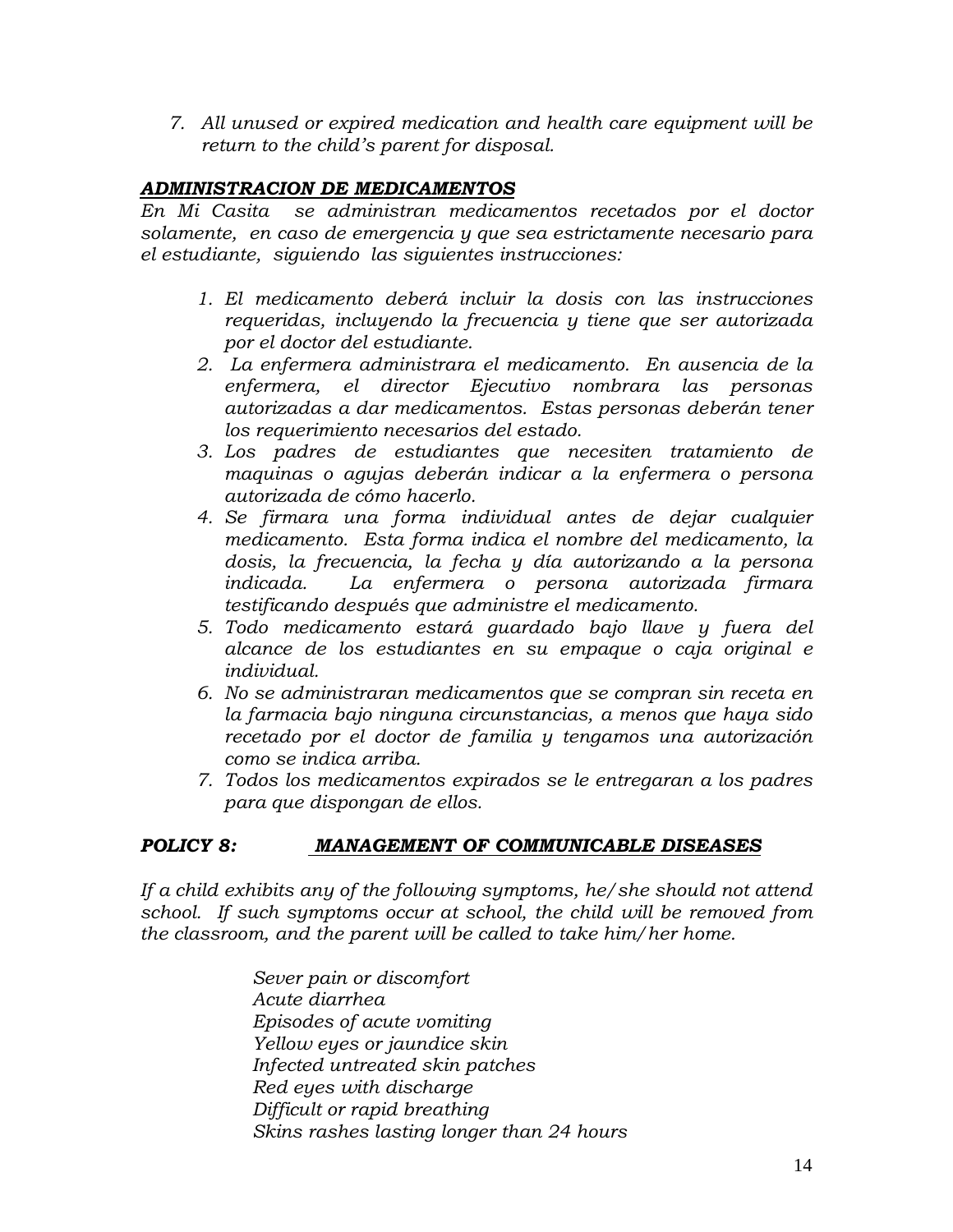*Skin lesion that are weeping or bleeding Mouth sores with drooling Stiff neck Elevated oral temperatures of 101.5 degrees Fahrenheit. Lethargy Severe Coughing*

*The child may return to school within the next 24 hours if symptoms free, or has a health care provider's note stating that he/she no longer, possesses a serious health risk to themselves or others. Excludable communicable diseases*

*A child or staff member who contracts an excludable communicable disease may not return to the center without a health care provider's note stating that the child present no risk to himself/herself or others. Excludable communicable diseases includes: respiratory illness, gastrointestinal illness, chicken pox, impetigo, German measles, lice, homophilus influenza, meningococcus, mumps, strep throat, tuberculosis, giardia lamblia, whooping cough, hepatitis A, salmonella, scabies, and shigella.*

*Note: A child who has chicken pox, may not require a health care provider's note to return to school. A note form the parent is required stating either that at least six days has elapsed since the onset of the*  rash, or that all sores have dried and crusted. If a child is exposed to any *excludable disease at the center, all parents will be notified in writing.*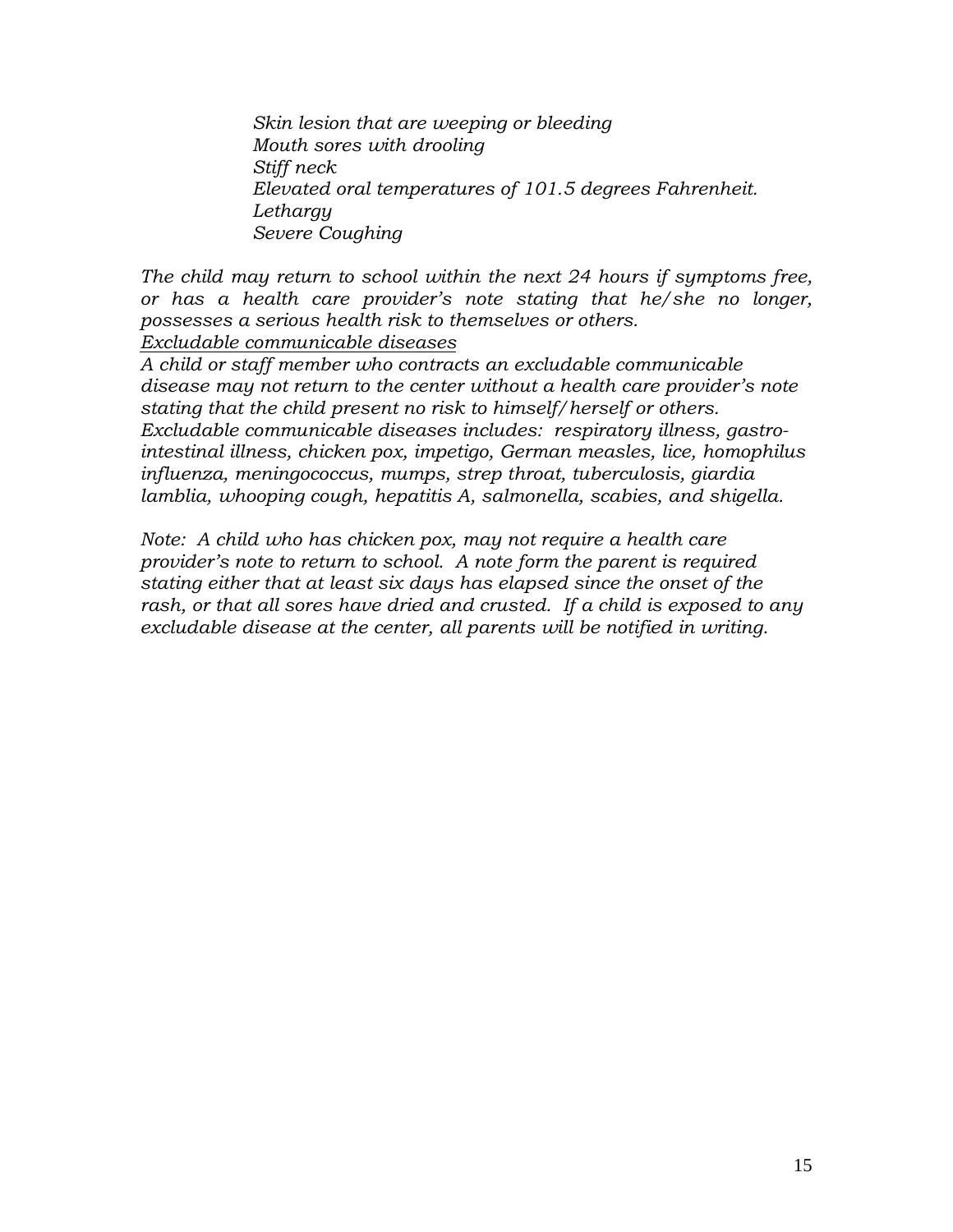### *POLICY 9: NUTRITION AND FOOD SERVICE* **(Amended 2/2/2015)**

*Mi Casita provides the children enrolled in our Center with (3) meals a day.*

*MEAL REQUIREMENTS:*

- *BREAKFAST: Milk, fruit, vegetables, juice or whole grain bread, cold or dry cereal or cooked pasta or noodle products. (Three components are needed from this category).*
- *LUNCH: Milk, lean meat, poultry, fish or protein alternate, fruits, cheese, eggs, cooked dry beans or peas, vegetables and bread or bread product. (Five components are needed; two must come from the fruit/vegetable category).*
- *PM SUPPLEMENT: Milk or juice, fruit, vegetables, bread or bread alternate, cold or dry cereal, cooked pasta or noodle, cheese, eggs or yogurt. (Two components are needed from this category.)*

*Children who are allergic to milk or other products, are in special diets due to religious belief, must bring a doctor's note certifying the conditions and or exceptions. The information will be kept confidential in the child's file for further examination and review. In these cases parent are required to provide their child's own food. Parents are encouraged to provide meal with adequate nutritional value. The food is appropriately storage in the center.* Our program will supplement the food brought from home to meet *USDA's CACFP guidelines.*

*Drinking water is available at all time for all children. Only 1% milk is served to children older than 2 years old. 2 % or whole milk is served to children 1-to 2 years of age. The center encourages family style serving. We also encourage children to try new foods. Food is not used as a reward or punishment.*

*Parents will be train in food nutrition, foods that may trigger allergic*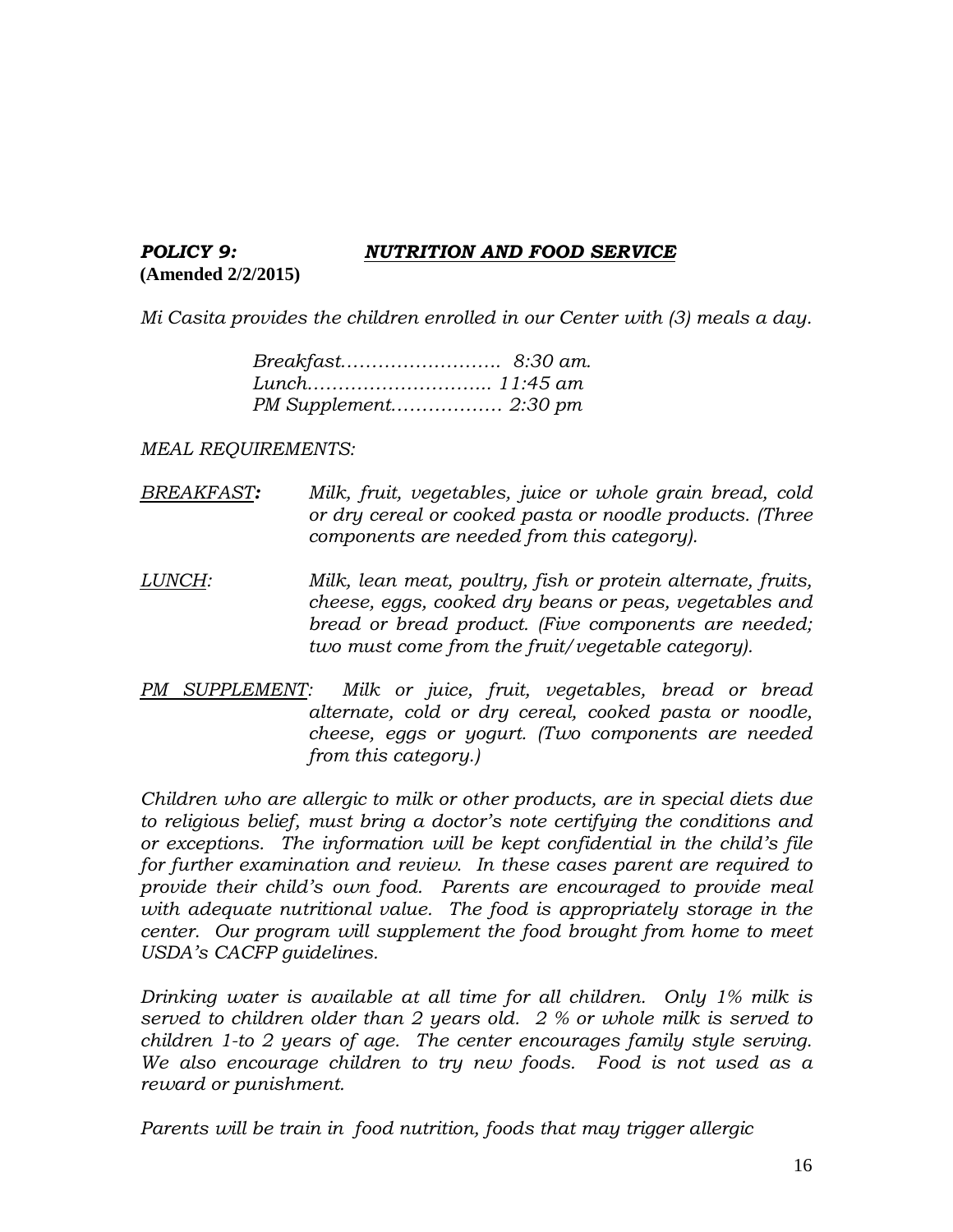*reactions and physical activities once a year. Parents are encourage to communicate any concerns they have regarding their child's eating habits.* 

*The nurse will provide regular assessment to the families related to their child's nutrition and physical activity behavior.*

*Meals served must meet the minimum requirements as established by the United States Department of Agriculture and is prepared in our kitchen that is inspected yearly by the local department of health. Our cook posses a Safe Serve certificate as required by the county.*

*Menus are posted monthly for parents and the food included in the menus represent the variety of culture that we served at the center.*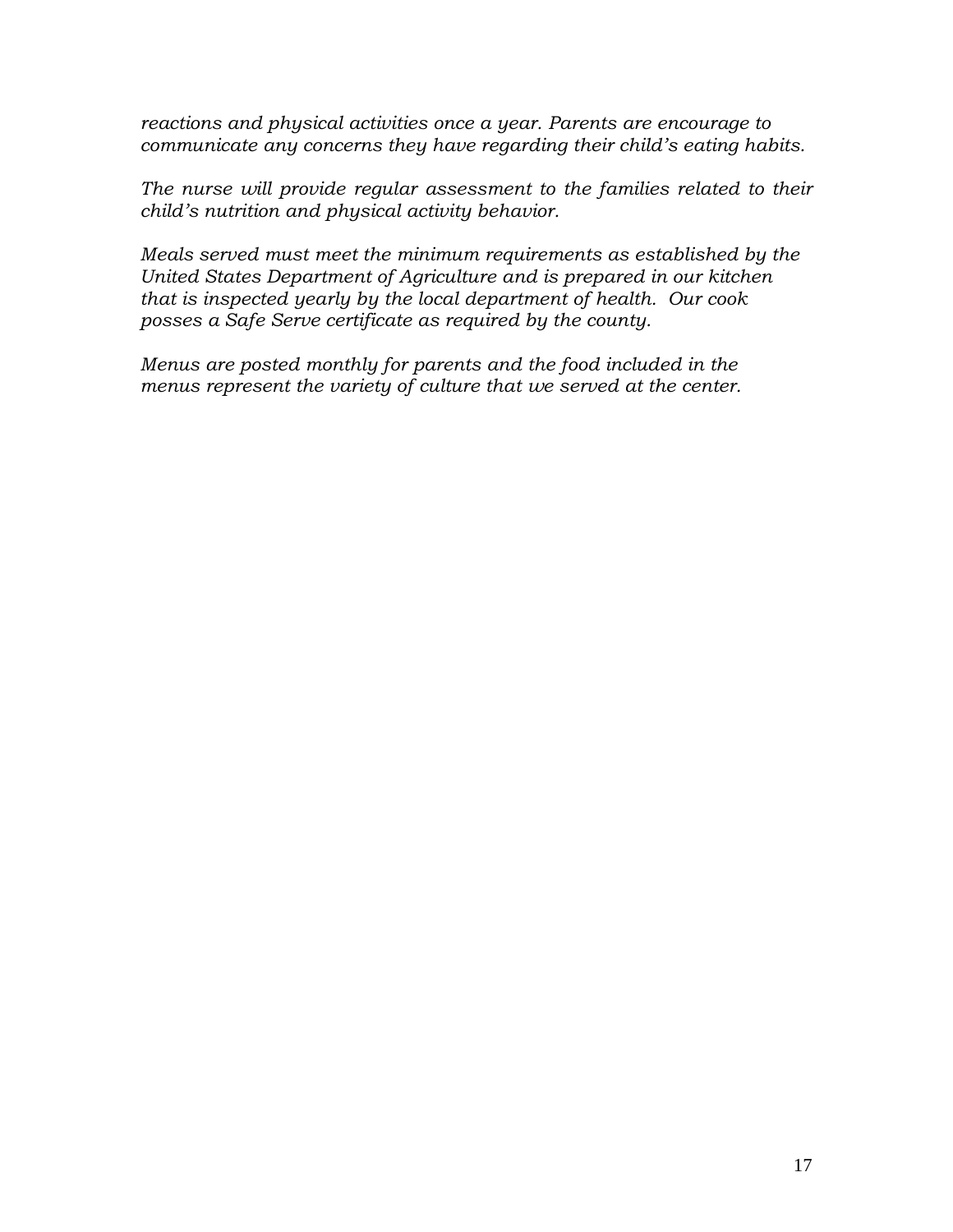#### *PROGRAMA DE NUTRICION Y SERVICIO DE COMIDA*

*Mi Casita provee tres comidas diarias a los estudiantes; desayuno, almuerzo y merienda.*

*Todos los alimentos están preparados por cocineras entrenadas y se sirven calientes al estilo familiar. Además deberán de incluir todos los componentes necesarios requeridos por el programa del Departamento de Agricultura de Estados Unidos. Los niños/as que son alérgicos a la leche u otros derivados deberán tener una nota del doctor indicando esta condición. Esta información es confidencial y se mantendrá en el expediente del niño/a. Cualquier problema con la alimentación se discutirá con los padres.*

### *POLICY 10: ARRIVAL AND PICK-UP TIME*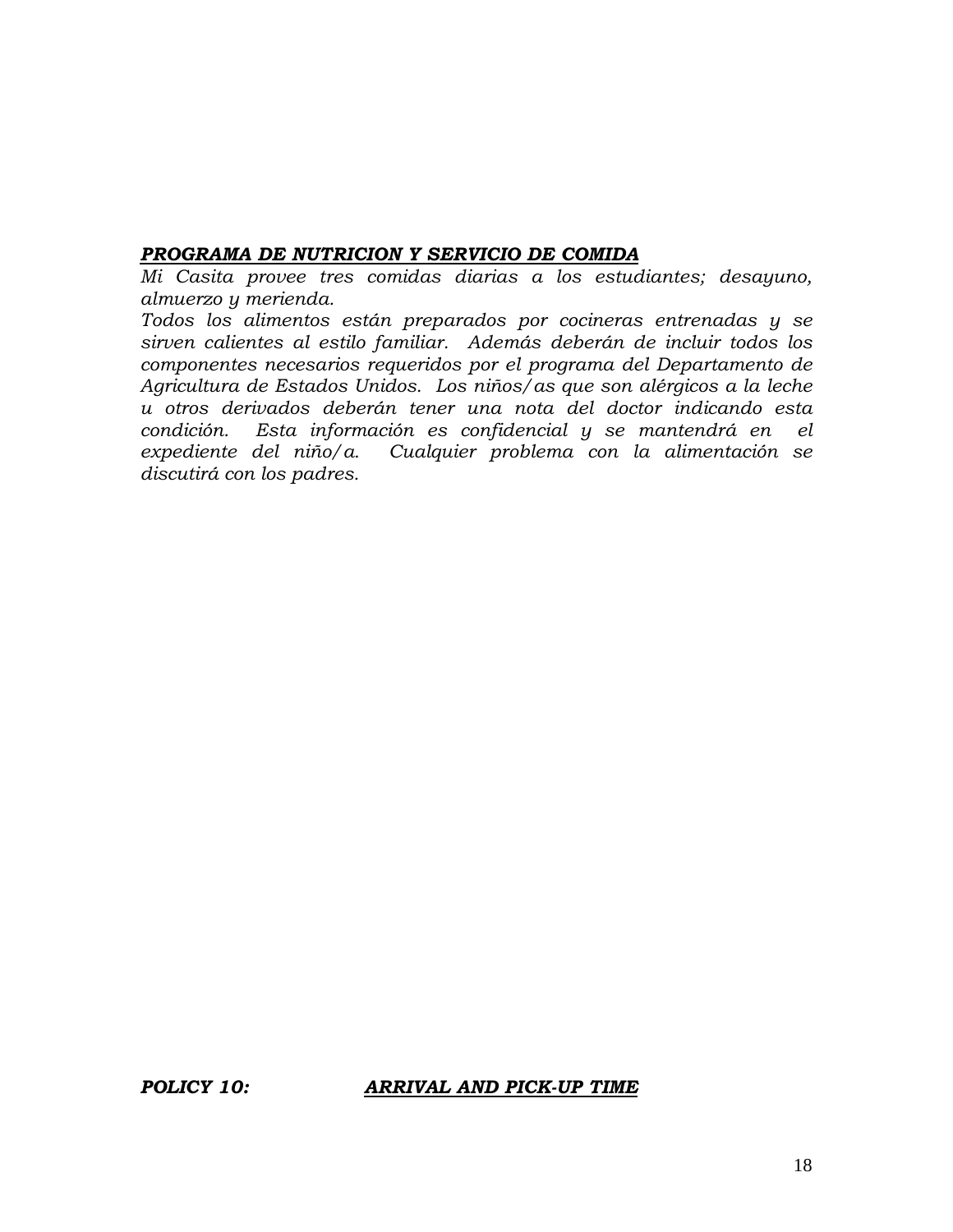*Our Center hours of services is from 7:00 a.m. – 5:00 p.m. Based on our contract with the State, every child must arrive at the Center between the hours of 7:00 am to 8:15 a.m. and must be picked-up between the hours of 2:30 p.m. to 5:00 pm., based on your contract agreement. Parents must notify the office in advance when taking their child to the doctor for a morning appointment or any other emergency that required the child to be*  late. Child is required to attend the center on a daily basis unless the *child is sick. Vacations are approved only 2 weeks at a time. If a child for any reason need more time off the child will be dropped from the program and enrolled, if the space is available, when child come back from leave or vacation.*

*For our children safety, only adults (18 years old and over) are allow to bring a child in the Center and to sign him/her in or out. Parent must sign in and out and they also need to swipe the card in and out every day if you have an approved voucher from The Camden County Department of Children Services. If you do not sign in/or our swipe your card you are responsible to pay the fee for that date in order for your child to be admitted into the classroom. They must also wash their child hands as soon as entering the building following the procedure posted at the bathrooms.* 

*We charge an additional fee for parents who come after 5:00 p.m. to pick up their child. The fee is based on a dollar (\$1:00) per minute the child remains at the center after 5:00 p.m. or after 3:00 p.m. if you do not have a voucher for before and after care. The additional charge must be paid in full during the same week the child is picked-up late. It is the parent responsibility to ensure that someone (emergency/alternate pick-up person) is available to pick up the child on time.*

*Children who remain at the Center one (1) hour after closing time, 5:00 pm., will be referred to the Division's 24 hours Child Abuse Hot- line, (1- 877- 652-2873). State officials will advise our staff as to the measures or actions to take. Parents are fully responsible for the outcome of such actions.*

*Children whose parents are constantly in violation of this policy will be subject to suspension or termination of service.*

## *HORARIOS DEL CENTRO*

*Nuestro Centro abre de 7:00 de la mañana a 5:00 de la tarde de lunes a viernes. Los niños/as deberán estar en el centro no mas tarde de las 8:15 de la mañana y se deben recoger no mas tarde de las 5:00 de la tarde. Los niños deberán asistir al centro todos los días a menos que estén enfermos. Si el niño va de vacaciones se aprueban dos semanas consecutivas. Si está afuera más tiempo tenemos que darle de baja y volverlo a registrar cuando regrese, si todavía tenemos el espacio.*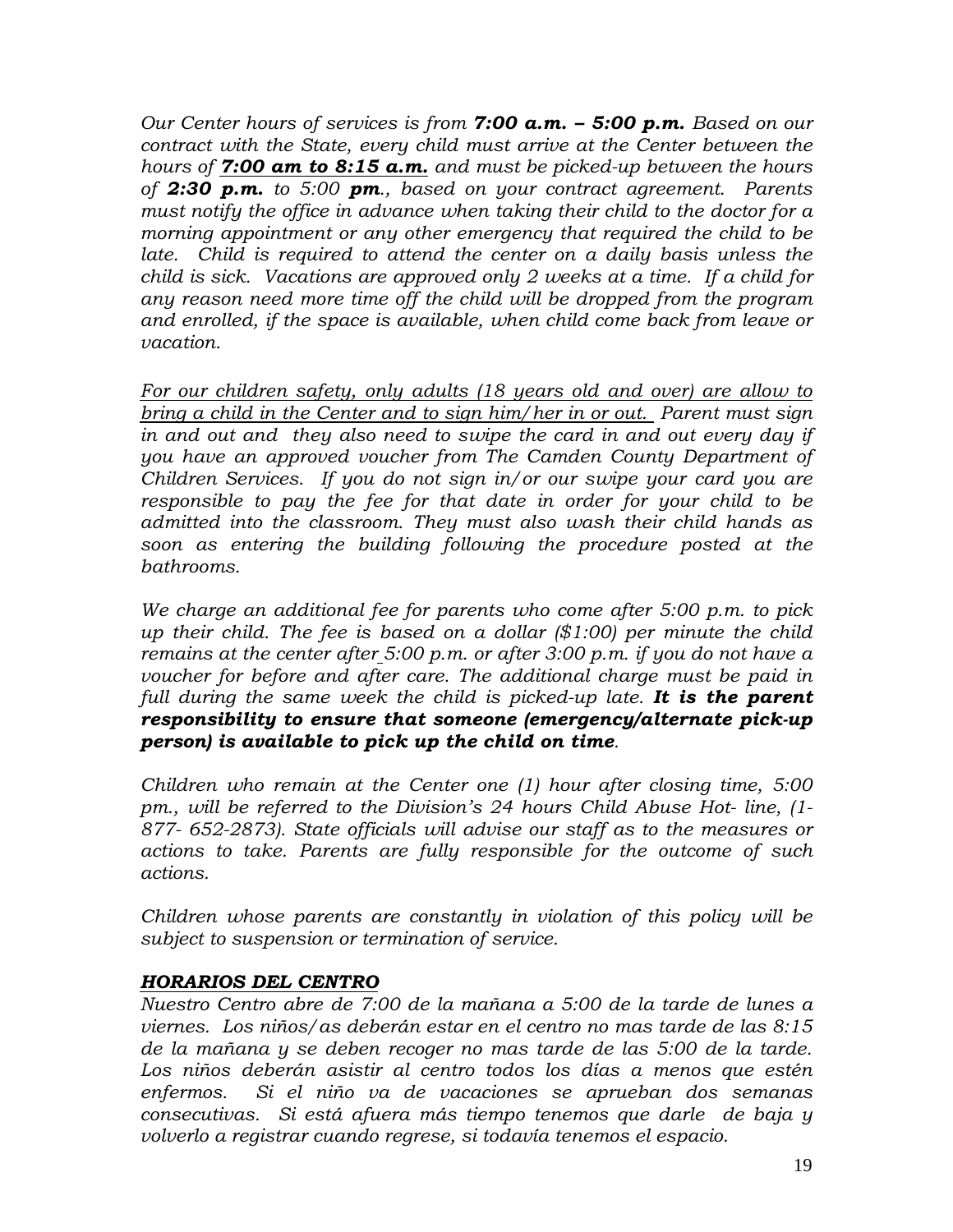*Por razones de seguridad solo se permite a los adultos traer y llevarse los niños a menos que por otras razones usted haga otro arreglo en la oficina. Deben de firmar todos los días la hora de llegada y salida del niño/a. Además tienen que pasar l tarjeta proveída por el programa del voucher ofrecido por la División de Niños del Condado de Camden. Además deberá lavarle las manos enseguida que entre al salón de clases.* 

*Se cobra una cuota de \$1 por cada minuto de tardanza si viene a recoger al niño después de las 5:00 de la tarde o después de las 3:00 p.m. si no tienen un contracto de voucher. Si un niño se queda en el centro hasta las 6:00 de la tarde tendremos que notificar a la División de Abuso de Niños de este descuido. Los padres serán responsables de cualquier decisión que esta agencia tome.*

*Si usted por cualquier razón no sigue esta póliza de entrada y salida su niño/a puede ser terminado del Centro. Ademas si usted no pasa su tarjeta para registrar el nino/a sera responsable por el pago de ese dia.*

# *POLICY 11: PARENT INVOLVEMENT AND FAMILY SUPPORT*

*Mi Casita Day Care Center believes that parents are their child's best teachers. Parent involvement plays an important role in the success of our program. Parents can participate and volunteer at the center in many different ways. Parents may volunteer to attend trips, read stories in the classroom, assist teachers in the playground, and help to coordinate special events.* 

*When parents apply for service, a tour of the Center is provided so that they can see first hand the type of environment where their children will be placed. Once their children are admitted into the school, we expect them to take an active role in their child's education.* 

*At the beginning of the school year, Mi Casita will provide parents with four (4) required trainings related to our program, curriculum, discipline/behavioral problems, health and nutrition and introduction of family workers. The Program is called, CASA Program (Communication, Advise and Support Alliance). This program is designed to build confidence and support and to begin working as a team for the success of the children in our center. We also offer two parent-teacher conferences during the school year in order for parent to receive information related to the progress and developmental success of their child.*

*Every year parents are also required to do a survey of our services and have the opportunity to give us feedback or comments related to our strengths and weakness. Parents are encouraged to join and attend our monthly board of director meetings.*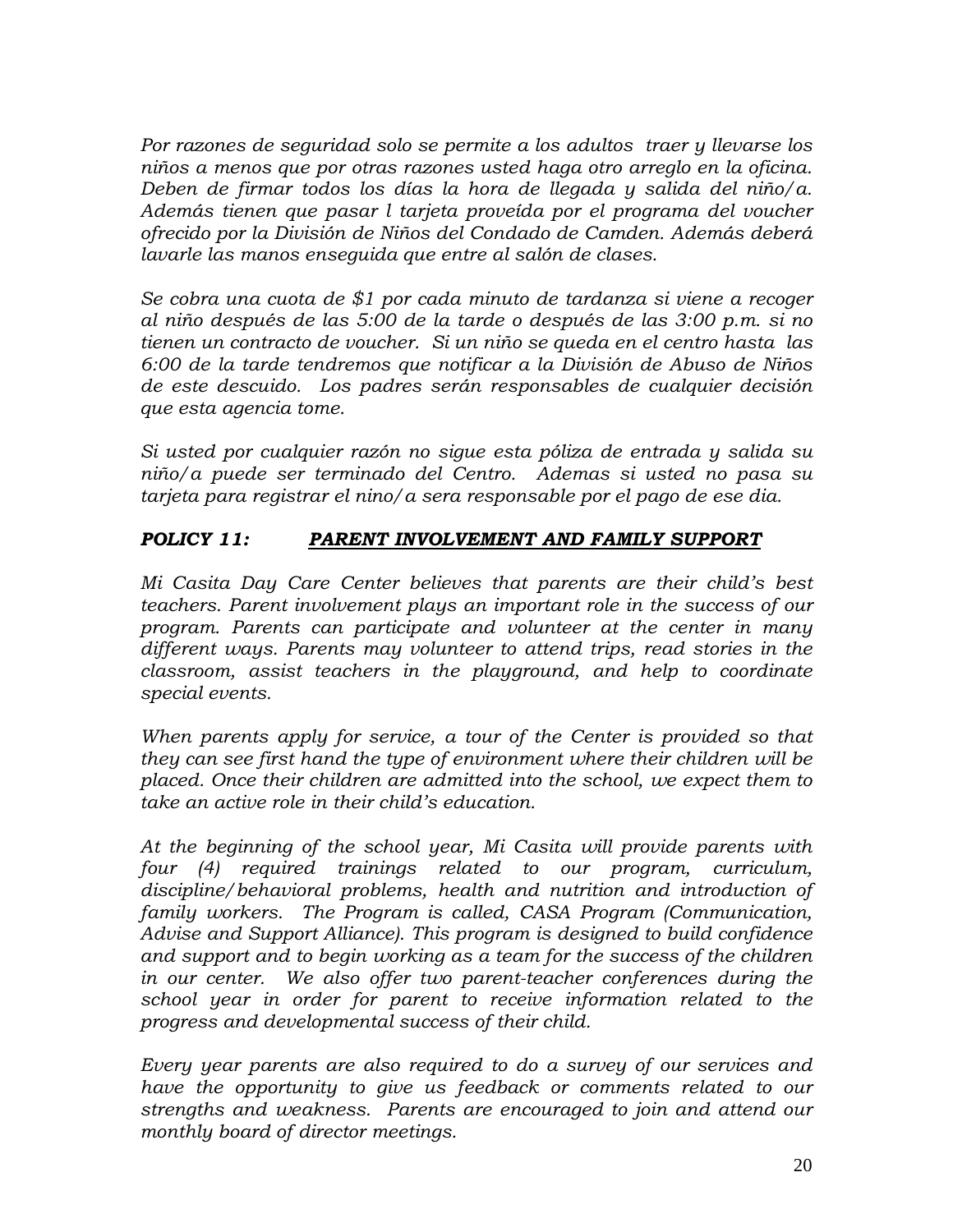*Parents are required to dress in appropriate clothing while at Mi Casita involved in any of our center's sponsored events or working as a volunteer in the classroom. Parents are not permitted to enter our facilities in pajamas.*

## *PARTICIPACION Y AYUDA DE LOS PADRES:*

*En nuestro centro entendemos que los padres son los primeros maestros del niño. Es por esta razón que es bien importante que los padres se envuelvan en las actividades del Centro y tengan participación activa en la educación de los niños.*

*En Mi Casita se ha desarrollado un programa llamado (CASA PROGRAM). Este programa esta diseñado con el propósito de presentar 4 entrenamientos mandatarios para los padres relacionado con los temas de nuestro programa incluyendo, el currículo, problemas de comportamiento e introducción del componente de las trabajadoras sociales además de salud y nutrición. El propósito de este programa es el de desarrollar un equipo con nuestro personal y los padres para así poder mejorar las necesidades educativa de los niños.*

*Los padres también completan un cuestionario anual donde nos dan información de nuestros servicios para así nosotros poder mejorar. Esperamos que los padres también se envuelvan en nuestras reuniones mensuales de directores y que se hagan miembros.*

*Se requiere que los padres vistan apropiadamente cuando participen en actividades del centro o hagan trabajo voluntario en el salón de clases. Bajo ninguna circunstancias se permite que los padres entren al centro en ropa de dormir.*

## *POLICY 12: TERMINATION /EXPULSION POLICY*

*Unfortunately, there are sometimes problem(s) which may jeopardize your child's enrollment. We want you to know we will do everything possible to work with the family of the child (ren) in order to prevent this policy from being enforced. The following are reasons we may have to expel or suspend a child from our center:*

*IMMEDIATE CAUSES FOR TERMINATION*

- *The child is at risk of causing serious injury to other child, staff, or himself/herself.*
- *Parent threatens physical or intimidating actions toward staff members.*

• *Parent exhibits verbal abuse to staff in front of enrolled children. PARENTAL ACTIONS FOR CHILD'S TERMINATION*

• *Failure to pay/habitual lateness in payment.*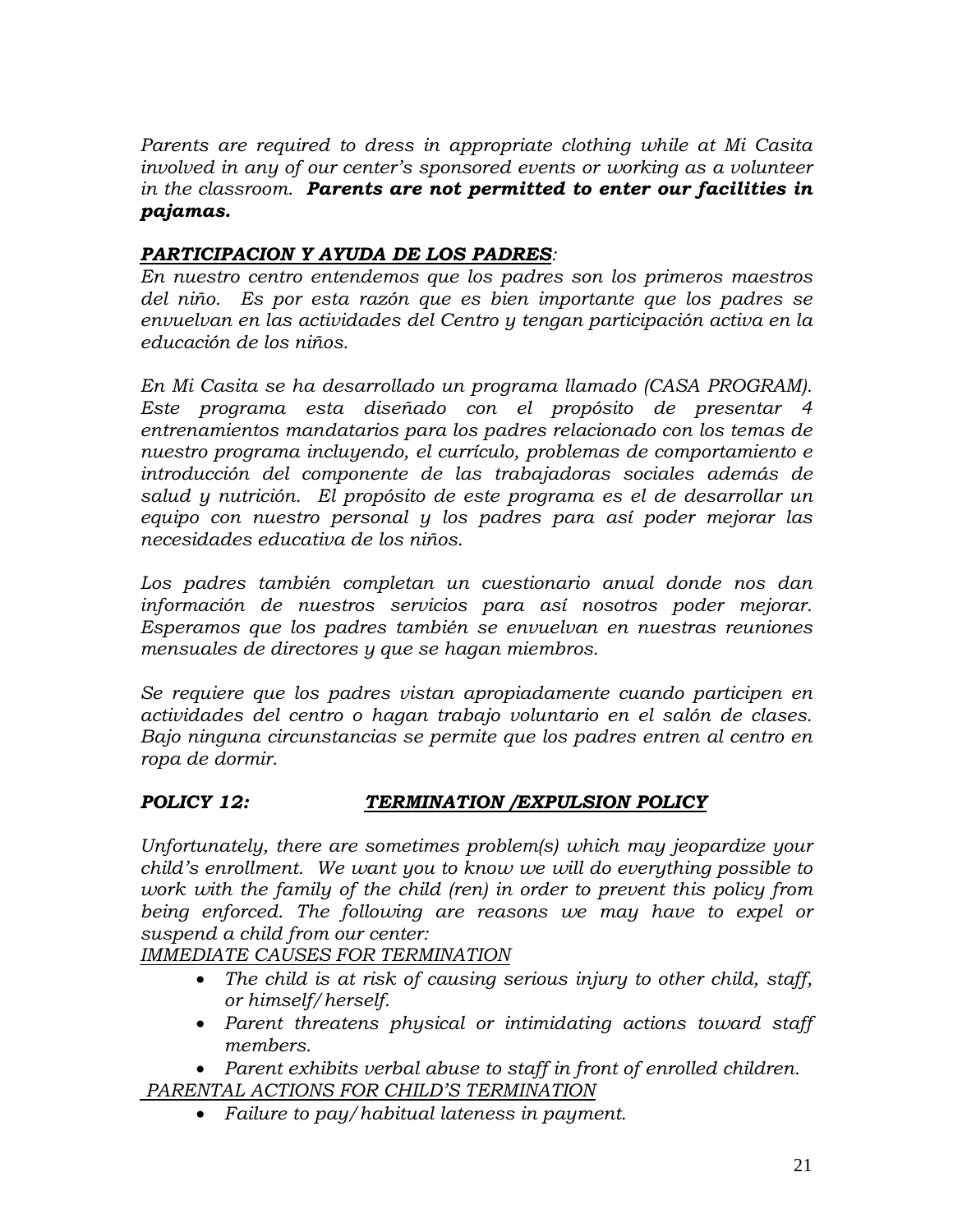- *Failure to complete required forms including the child's immunization records.*
- *Habitual tardiness when picking up your child.*
- *Verbal abuse to staff.*
- *Failure to swipe the card provided by the Department of Children Services for the voucher program.*

*CHILD'S ACTIONS FOR TERMINATION*

- *Failure of child to adjust after a reasonable amount of time.*
- *Uncontrollable tantrums/angry outbursts.*
- *Ongoing physical or verbal abuse to staff or other children.*
- *Excessive biting.*

# *OTHER*

- *Child ages out of eligibility.*
- *Family income exceeds the income eligibility limits as per the state guidelines.*
- *Center's inability to meet the child needs.*

# *SCHEDULE OF TERMINATION*

*If after the remedial actions above have not worked, the child's parent/guardian will be advised verbally and in writing about the child's or parent's behavior warranting and expulsion. An expulsion action is meant to be a period so that the parent/guardian may work on the child's behavior or to come to an agreement with the center.* 

*The parent/guardian will be informed regarding the length of the expulsion period and they will be informed about the expected behavioral changes required in order for the child or parent to return to the center.*

*When child care services require termination, parents will be notified by mail with a specific expulsion date so that it allows the parent sufficient time to seek alternative child care (approximately one to two weeks notice depending on risk or other children's welfare or safety).* 

# *POLICY 13: COURT ORDERS EFFECTING ENROLLED CHILDREN*

*In cases where an enrolled child is the subject of a court order (ex… Custody Order, Restraining Order, or Protection from Abuse Order), parents must provide a Certified Copy of the most recent order and all amendments there after to Mi Casita. The orders of the court will be strictly followed. In the case where both parents are afforded shared/joint custody by order of the court, both parents must sign the request for more liberal interpretation of the order.* 

*In the absence of a court order on file with MI CASITA administration, both parents shall be afforded equal access to their child as stipulated by law. MI CASITA cannot limit the access of a one parent by request of the other parent, regardless of the reason without*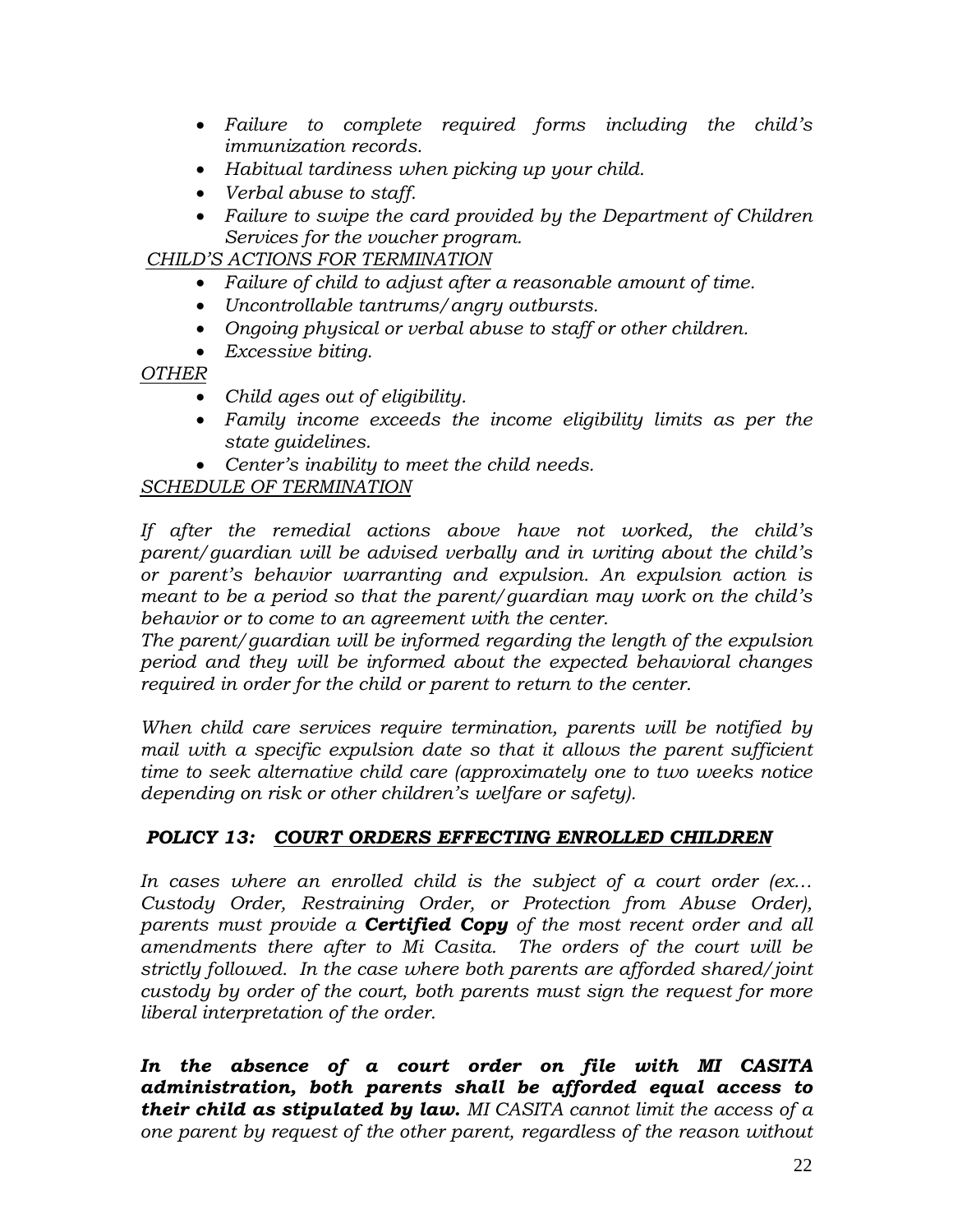*a court order. If a situation presents itself, where one parent does not want the other parent to have access to their child, MI CASITA suggests that the parent keep the child with them until a court order is issued.*

*If conflicting court orders are presented, the most recently dated court order will be followed.* 

*Once presented with a Protection from Abuse Order or a Restraining Order, MI CASITA is obligated to follow the order for the entire period it is in affect. Employees of MI CASITA cannot, at the request of anyone, except the issuing judge, allow a Protection from Abuse Order and/or a Restraining Order to be violated. MI CASITA will report any violations of these orders to the court.*

## *Ordenes de la corte que afectan nuestros estudiantes:*

*Los padres deberán proveer la oficina una copia de alguna orden de la corte que afecte la custodia del estudiante registrado. La agencia seguirá la orden como se especifica. Si no hay alguna orden especifica de la corte los dos padres tendrán acceso al estudiante. El centro no tiene la autoridad de limitar el acceso de un padre/madre a un estudiante solo porque alguno de los dos encargados lo indique. Si existe alguna indicación de peligro, le pedimos al padre indicado que mantenga el estudiante en su casa hasta que se ejecute una orden legal. Una vez la agencia reciba una orden judicial, esta se continuara y el padre no puede pedir un cambio a menos que solicite otra que sea legal y judicial.*

## *POLICY 14: EMERGENCY CLOSING/INCLEMENT WEATHER INFORMATION*

*In the event of emergency closing and/or inclement weather, parents will be notified of the closing by listening to local T V channels or radio station KYW1060. The Camden School District and Mi Casita closing number is 614. Parents must make immediate arrangements to pick-up their children after having received notification of the closing.*

*Should the school need to close in the middle of the day, the school staff*  will attempt to reach the child's parents first to arrange for pick up. *Should the staff be unable to reach the parents, the persons listed on the emergency contact form will be called until pick up arrangements can be*  made. Staff will notify the parents or emergency contact person at the *time of the call regarding the pick up location should the children need to be evacuated from the child care center. Parents or emergency contact persons should report directly to the alternative location if one is indicated. Any change on the emergency contact person or telephone number must be notified to the office immediately.*

## *OTHER EMERGENCIES*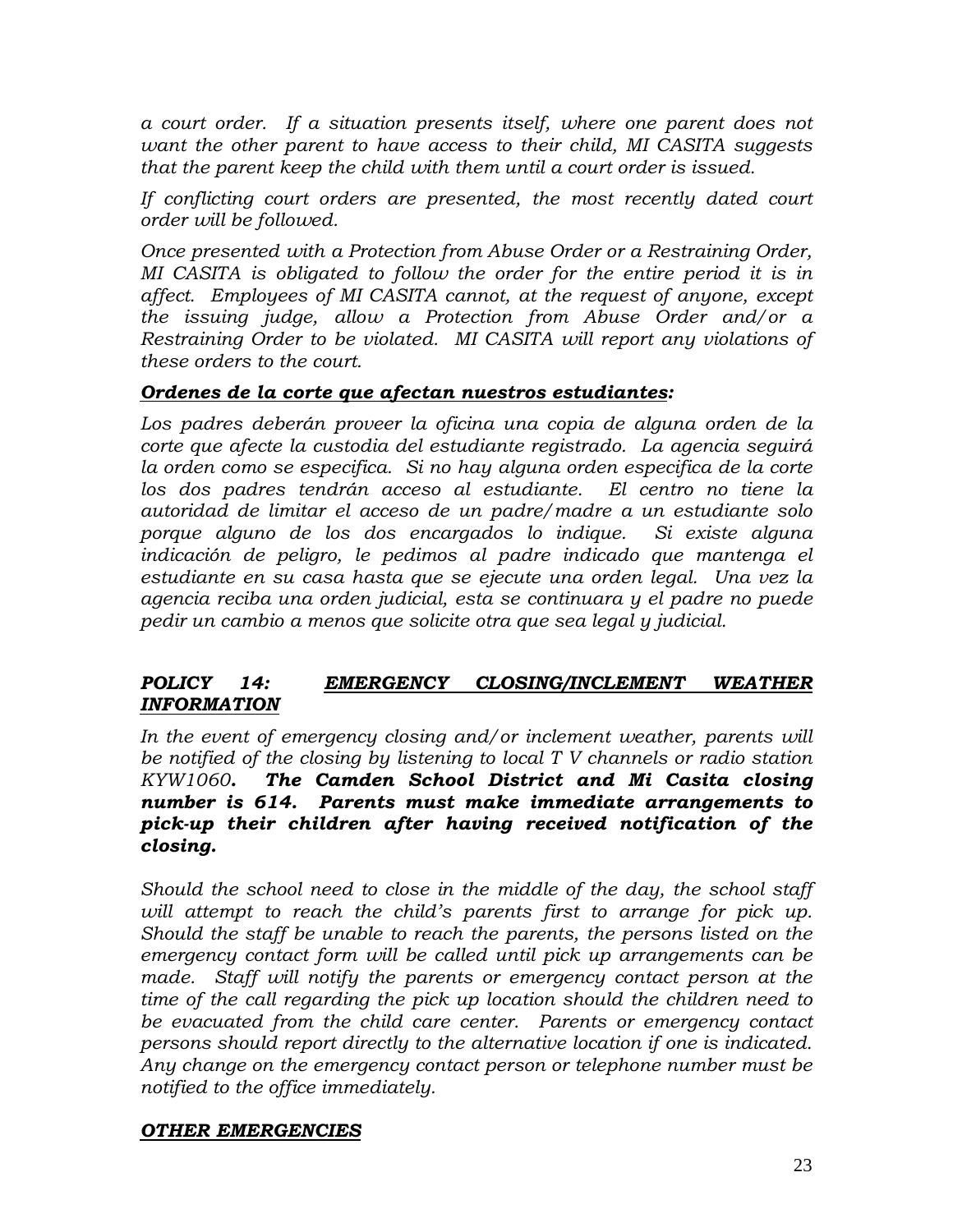*Parents are required to sign a form in which they authorize the Day Care Center staff to take all necessary measures in case of unanticipated emergency. For example, in case of injury, if medical treatment is necessary the child will be taken to the nearest hospital. In such an emergency, the child's parents will be notified first. If they cannot be reached, the person/s listed on the emergency form will be contacted.*

*In the event of a real fire, or emergency, the director or assistant will inform the staff to exit the building with the children. Children will be accountable at all time. Staff members must get their roll book and take it*  with them. At this time, any parent/s waiting to sign their child in will *have to leave the premises.* 

*Mi Casita building located at 551 Spruce St.; designated relocation area is Center for Family Services located at 500 Pine St, Camden, N.J., approximately a block half from the Center. Parents or emergency contact persons will be notified by telephone of the emergency. Children must be picked up within 45 minutes of the telephone call. Related to our center located at 2601 Carman Street, the relocation area is St. Joseph Pro-Cathedral Church located at Federal St., Camden, and N.J.*

In case of a lockdown, decisions regarding the closing of the facilities will *be made along with the advice of the local county emergency management coordinator or local law enforcement officials. All children enrolled at 551 Spruce St. will be relocated to room #10 lower level. Parents will be notified with instructions of how to proceed. Children enrolled at 2601 Carman Street will be relocated to rooms #1,2,and 3.*

*It is important for parents and staff to work together, remain calm, and cooperate with the fire/emergency personnel and the center administration during these important and critical situations.* 

# *POLICY 15: RELEASE OF CHILDREN*

*Each child may be released only to the child's parent(s) or person(s) authorized by the parent(s) to take the child from the center and to assume responsibility for the child during regular pick-up times or early dismissal.*

*If a non-custodial parent has been denied access, or granted limited access, to a child by a court order, the center shall secure documentation to that effect, maintain a copy on file, and comply with the terms of the court order.*

*If the parent(s) or person(s) authorized by the parent(s) fails to pick up a child at the time of the center's daily closing, the center shall ensure that: 1) The child is supervised at all times;*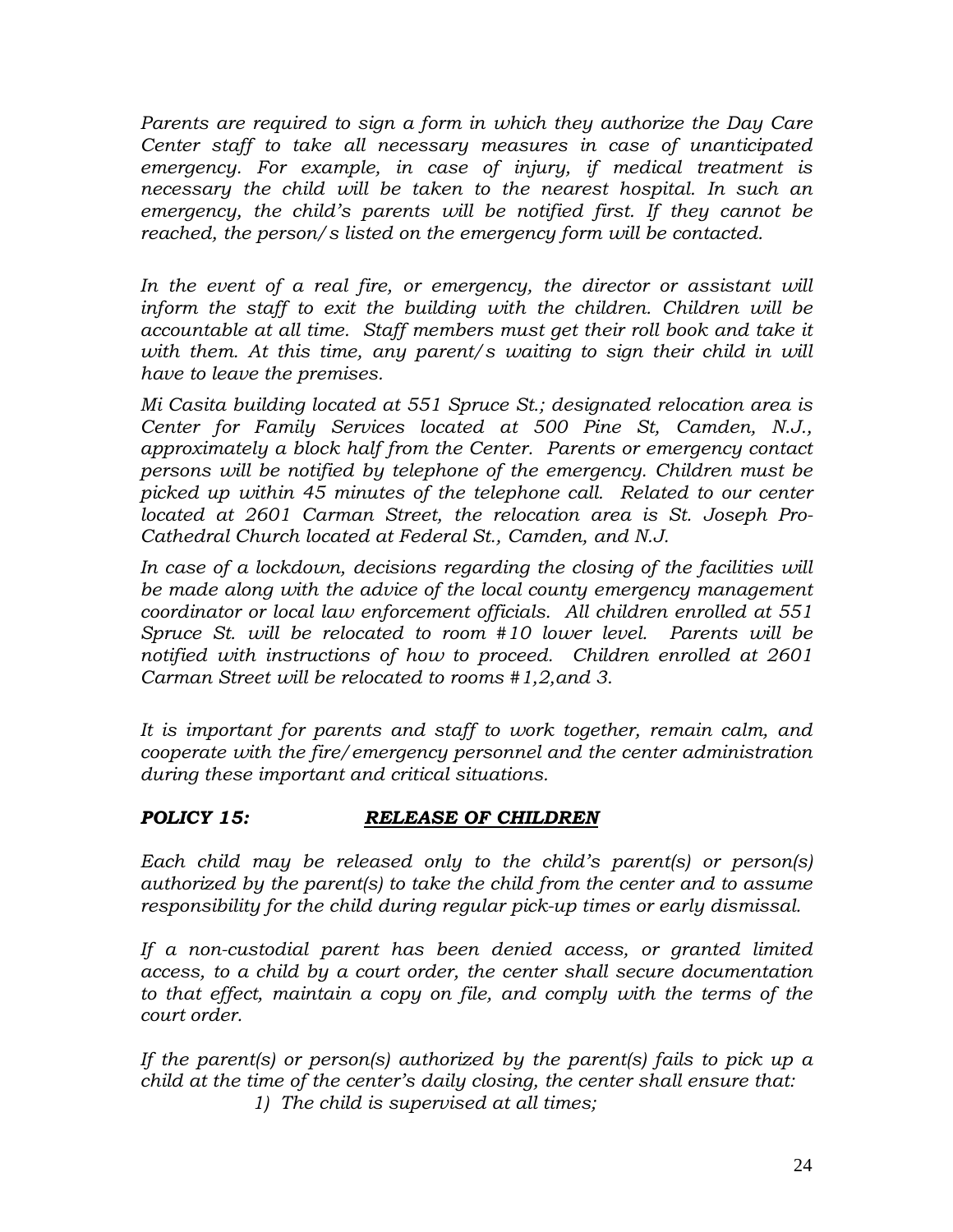- *2) Staff members attempt to contact the parent(s) or person(s) authorized by the parent(s); and*
- *3) An hour or more after closing time, and provided that other arrangements for releasing the child to his/her parent(s) or person(s) authorized by the parent(s), have failed and the staff member(s) cannot continue to supervise the child at the center, the staff member shall call the Division's 24 hour Child Abuse Hotline (1-800-792-8610) to seek assistance in caring for the child until the parent(s) or person(s) authorized by the child's parent(s) is able to pickup the child.*

*Any parent(s) or person(s) authorized by the parent(s) who appears to be physically and/or emotionally impaired to the extent that, in the judgment of the director and/or staff member, the child would be placed at risk of harm if released to such an Individual, the center shall ensure that:*

- *1) The child may not be released to such an impaired individual;*
- *2) Staff members attempt to contact the child's other parent or an alternative person(s) authorized by the parent(s); and*
- *3) If the center is unable to make alternative arrangements, a staff member will call the 24 hour State Central Registry Hotline 1-800-652-2873) to seek assistance in caring the child.*

# *POLICY 16: FEES FOR SERVICES/TUITION/REFUND*

*Mi Casita Day Care Center, Inc. has different tuition or fees plans according to the program or funding sources that the child is enrolled.* 

*The Department of Human Service has established a co-payment schedule based on Income Eligibility and family size. Families enrolled in this program are asked to bring proof of income and the fee is calculated based on family size and family income. Parents are charged in a weekly basis, bi-weekly or monthly, which ever if preferable for the family. The rates are calculated on a yearly basis, it means the fees are charge even if the child is out sick, or on vacation, or the center is closed for holidays or training days.*

*Mi Casita also provides a private slot program with a set fee per child. This plan is available for parents who for any reason do not qualify for the contracted slots offered by the Department of Human Services. Mi Casita is also providing services for the wrap around for those parents who based on income eligibility do not qualify for the wrap around services.*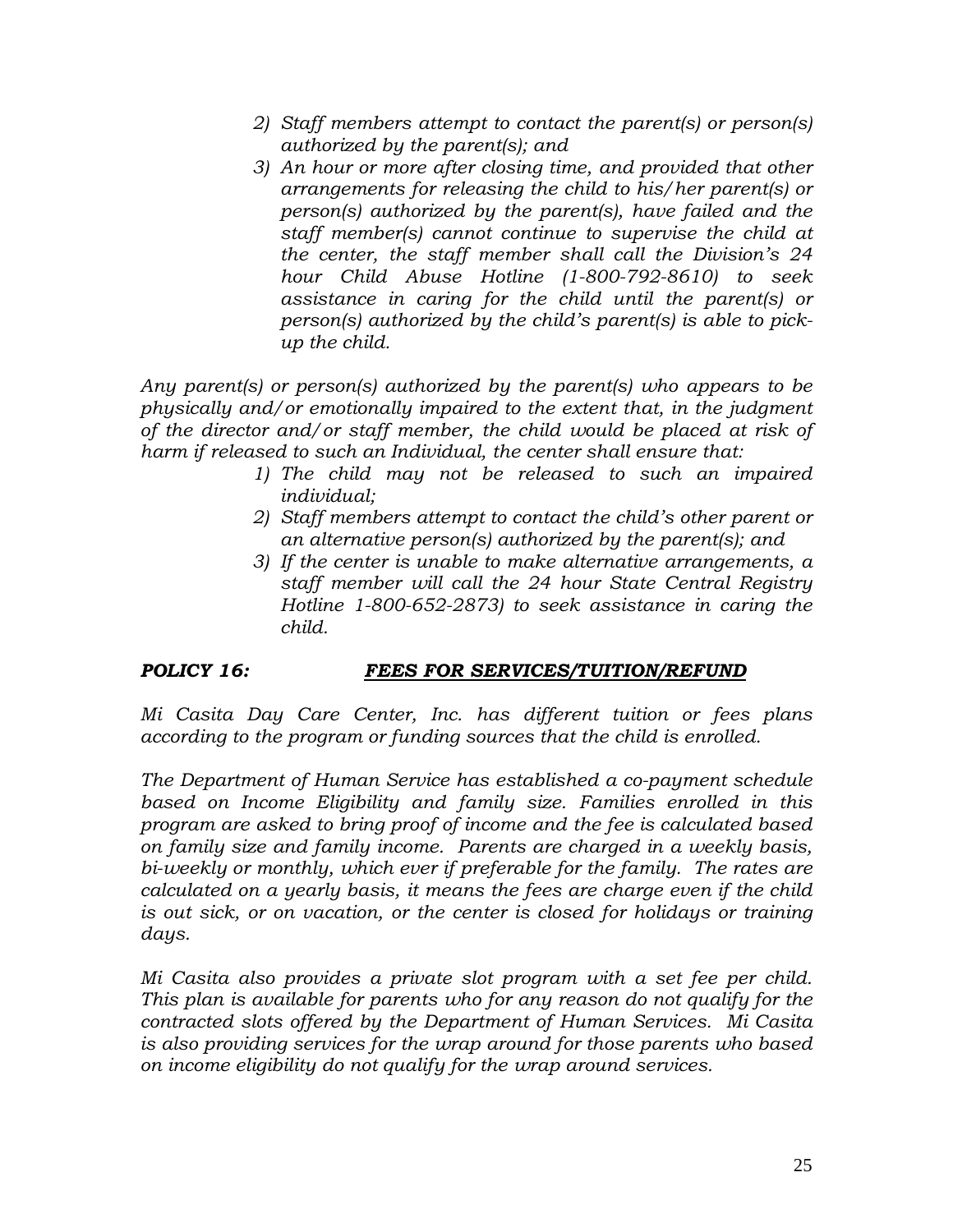*Fees or tuition is paid on the first day of services or Monday. Payments need to be updated at all time. Payments must be in cash, check or money orders.*

*If you fall behind in payments, you will receive notice of lateness in fees. After the third notification, you will receive a termination notice. Please make sure your payments are up to date at all time.* 

*Fees are payable regardless of whether your child is able to attend or not, i.e. holiday or illness. In the case of an absence lasting more than 5 days due to holiday or sickness we ask that you put this in writing. We ask also for 2 weeks notice is given before withdrawing your child from our sessions. If notice is not given we reserve the right to not refund any money that that parent has paid in advance for those weeks.*

*You must sign a Day Care Fee Agreement. If you have grievances, you may request a fair hearing. Pay your fee when due, and inform the center of all changes in your financial circumstances.*

# *POLIZA 16. PAGOS POR SERVICIOS/ REEMBOLSO DE PAGOS*

*En el centro de Mi Casita Day Care Center, Inc. tenemos diferentes planes de pago dependiendo el programa de donde su niño está registrado. En el programa de el estado de New Jersey, departamento de servicios humanos, los pagos están basados en el numero de familia y el ingreso. El departamento de servicios humanos ha establecido una tabla de pagos basado en el ingreso y el numero de familia. Los padres que tienen niños registrados bajo este programa tienen que presentar prueba de ingreso para así poder calcular los pagos basado en el ingreso y numero de familia. Los padres pueden pagar las cuotas, semanal, cada dos semanas o mensual como se le haga más fácil para ellos. Los pagos se cobran aunque los niños estén enfermos, de vacaciones o el centro este cerrado por día de fiesta o entrenamiento o cualquier otra emergencia.*

*También proveemos espacios privados donde cobramos una cuota fija para aquellos padres que no cualifican para este programa de el estado. Además de estos ofrecemos servicios de antes y después de las horas escolares con una cuota fija.*

*Los pagos se hacen el primer día de servicio o el primer día de la semana,(lunes). Los pagos deberán estar al día todo el tiempo. Se puede pagar en efectivo o con un cheque. Si usted no paga a tiempo va a recibir una carta de tardanza. Si tenemos que mandar 3 cartas de tardanza, su niño/a será terminada del programa.*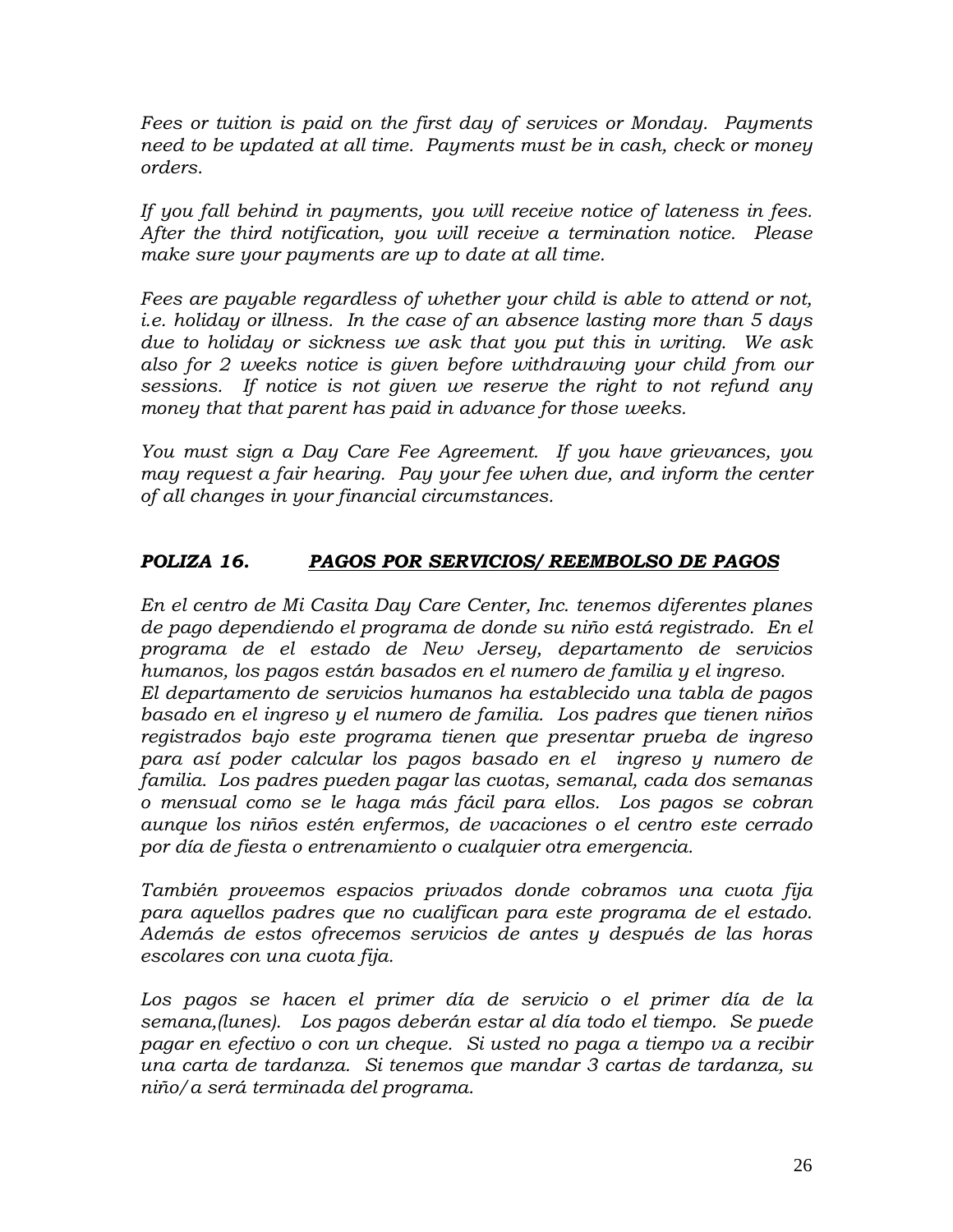*Los pagos son siempre la misma cantidad aunque su niño este ausente. Si su niño está ausente por más de 5 días deberá notificarlo a la oficina lo más pronto posible.* 

*También se pide escrito con dos semanas de anticipación si usted decide terminar a su niño/a del programa para que así pueda recibir un reembolso si es que usted ha pagado dinero adelantado por el servicio.* 

*Tiene que firmar un contrato de pagos. Si tiene o quiere apelar cualquier decisión, puede pedir una audiencia. Usted se compromete de acuerdo al contrato a pagar sus pagos a tiempo e informar al centro de cualquier cambio en su situación financiera inmediatamente.*

# *POLICY 17: ACCIDENTS/INJURY/INCIDENT*

*We should take all necessary precaution to avoid injuries while children are enrolled in our Day Care Center. In case an accident/injury occurs at the Center, the following procedure should be follow:*

- *Employee will notify the accident to the Main Office immediately.*
- *The Office Personnel will be responsible to call the child's parents to apprise them of the accident as necessary. In case the child needs to be transported to the hospital, a person designated by the Center will accompany the child until parent/guardian arrives at the hospital.*
- *Parents will sign an accident report prepared by the Teacher, a copy is given to the parent and a copy is kept in the child's file. A" Claim Form" is also completed for insurance purpose.*

If the child injuries do not require medical treatment, first aid treatment it *is applied and the "Accident/Injury Report is completed.*

*Should your child be involved in an incident during the course of the school day, a staff member will complete an Accident Report. The parent must sign the accident report or designated person pick in up the child. The classroom teacher will be able to briefly discuss the matter with you at pick-up time. However, should you feel it necessary to have an in depth discussion you need to schedule a meeting for the next day.*

## *Policy 18: CHILDREN DRESS CODE POLICY*

*Individual articles of children's clothing can be quite expensive. While enrolled in our centers children are engaged in various activities during the course of the day; some of these activities can be messy, and/or athletic in nature. Taking this in consideration and based on safety concern when attending field trips outside the centers, Mi Casita Day Care Center, Inc. implemented a uniform policy for all of our 3 to 5 year old children.*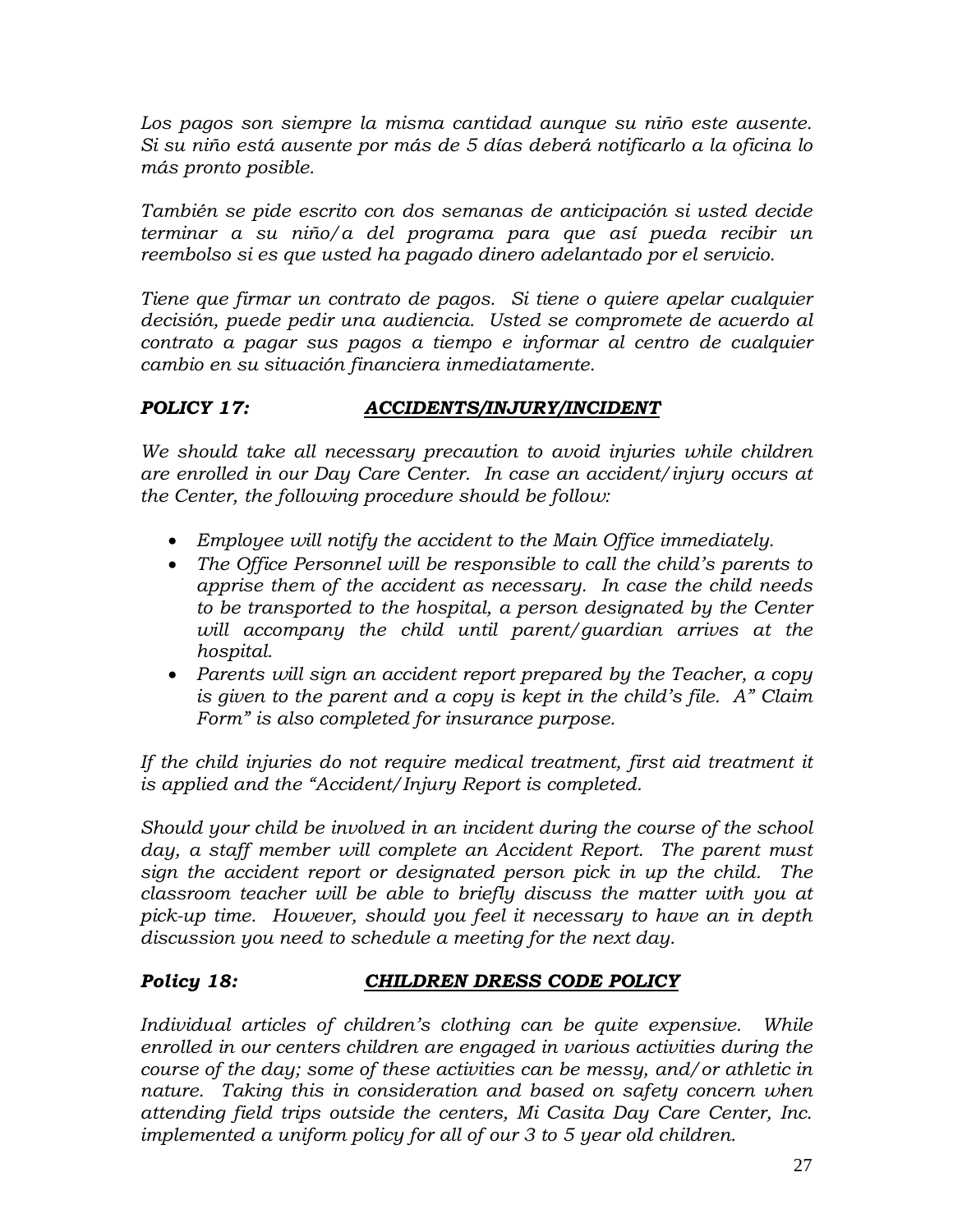## *UNIFORM*

- *Baby or Navy Blue Polo (Short or long sleeve) with the Agency Logo*
- *Khaki, Navy blue or Black (pants, shorts, skirts)*

*The uniform is available at Uniform City located at 721 Broadway St., Camden, N.J. 08103. Their phone number is (856) 963-7680.*

*No open toe, and/or open back shoes, or sandals are permitted. The most appropriate type of shoes for participation in school activities are rubber-soled, sneakers/tennis shoes.*

*Children are required to have one seasonably and size appropriate complete change of clothing at the center at all times. Children under 3 years of age not completely potty-trained are required to have two. A complete change of clothing includes shirts, pants, underwear, socks, and shoes. Teachers will post reminders for parents to update changes of clothing as the weather begins to change. All clothing must be clearly labeled with the child's name. This includes coats, hats, gloves, scarves, and boots. Mi Casita Child Development Center, Inc is not responsible for lost or damaged items of clothing.*

*Children are not permitted to wear expensive jewelry of any kind. It is a safety hazard for your child as well as the other children enrolled in the program. In addition, Mi Casita Child Development Center, Inc. will not be responsible for lost or stolen valuables. It is the parent's responsibility to enforce this policy with their children. Should a child come to school wearing any expensive jewelry, parents will be required to take it with them.* 

### *POLIZA DE VESTIMENTA DE LOS NINOS*

*Sabemos que la ropa de los niños es cara. Mientras los niños están en nuestro centro están expuestos a varias actividades en el transcurso del día; algunas de estas actividades pueden ser sucias, y/o de naturaleza atlética. Tomando todo esto en consideración incluyendo la seguridad de los niños especialmente cuando participan en viajes fuera del centro, El Centro de Desarrollo del Nino de Mi Casita implemento uniformes para los niños de 3 a 5 años de edad.*

## *Uniforme*

 *Camisa polo de mangas cortas o largas de color azul claro u oscuro con el Logo de la Agencia.*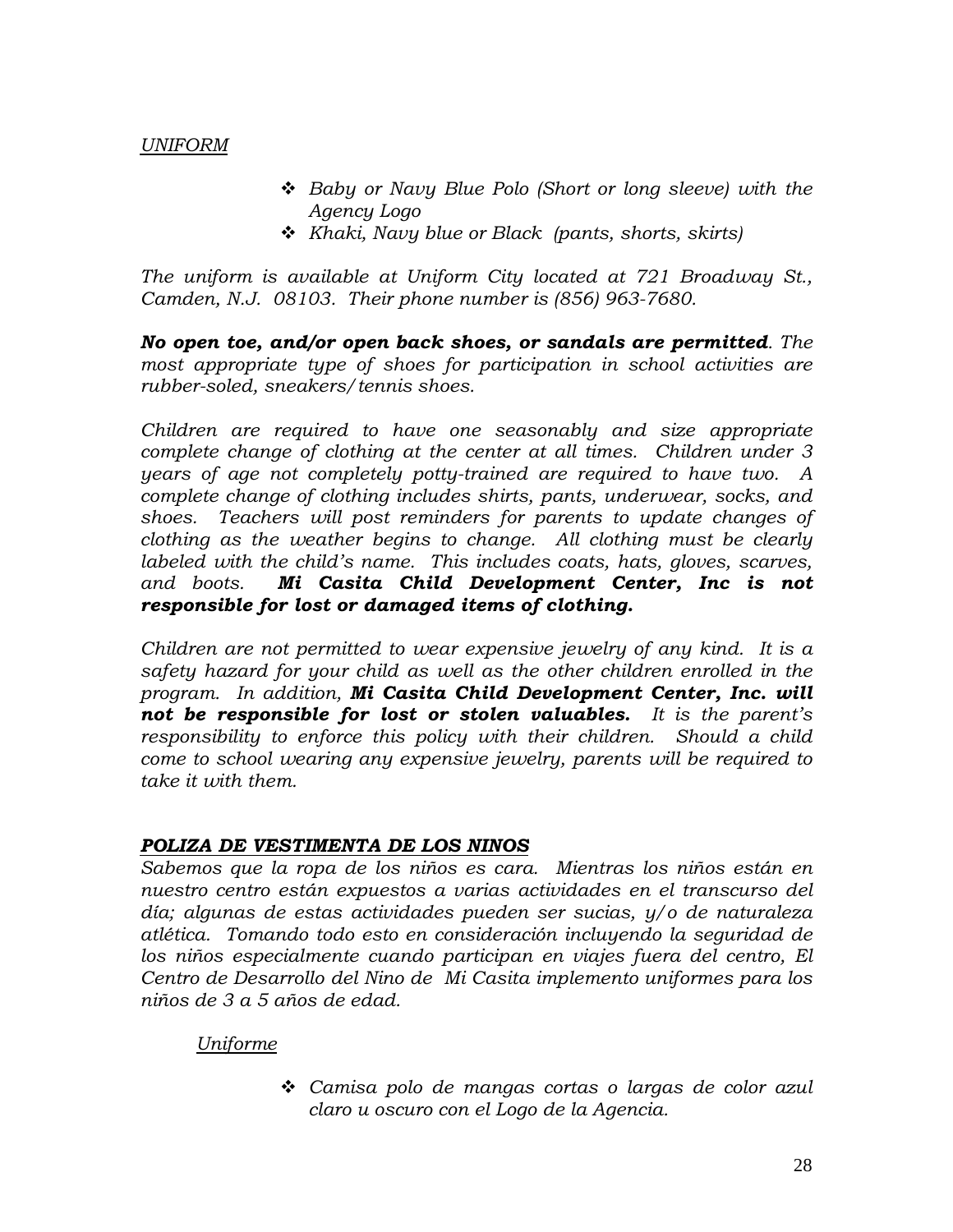*Pantalones o faldas, largos o cortos de color kaki, negro o azul oscuro*

*Los uniformes están disponibles en "Uniform City" localizado en el 721 de Broadway St., Camden, N.J. 08103. El número de teléfono es el (856) 963-7680.*

*Se considera que las chanclas abiertas o de tacones no son apropiadas para los niños. Son aprobados los tenis, zapatos cerrados escolares o deportivos.*

*Los niños tienen que traer al centro por lo menos un cambio de ropa completa y apropiada de acuerdo a la estación. Para los niños menores de 3 anos se recomienda por lo menos 2 piezas. Un cambio de ropa completa incluye, camisa, pantalón o falda, ropa interior, medias y zapatos. Los maestros les recordaran a los padres acerca de los cambios de ropa tan pronto el tiempo comience a cambiar. Todos los artículos de ropa que sea llevada el centro debe estar debidamente identificada con el nombre y apellido el niño. Esto incluye las capas, las bufandas, los sombreros, guantes y demás objetos. El Centro de Mi Casita no es responsable por artículos perdidos o ropa dañada.*

*Los niños no se les permite usar prendas caras o de valor de ninguna clase, ya que estas pueden atentar contra su seguridad y la de los demás compañeros de clase. Además, El Centro de Mi Casita no se responsabiliza por objetos de valor perdidos o robados. Es la responsabilidad del padre hacer cumplir esta póliza con sus niños. Si un niño viene al centro con una prenda de valor se le pedirá al padre que la regrese a su casa.* 

# *POLICY #19 CURRICULUM INFORMATION*

*Mi Casita uses the "Creative Curriculum" Approach. This approach is a comprehensive early childhood educational system that promotes the cognitive, language, and social/emotional, and physical development of young children. Our children begin a positive school experience as they learn socialization skills, enhance emotional development, and learn through play. Through these positive experiences, it is our goal to instill within our children an appreciation for life-long learning. Parental involvement is encouraged in every classroom and is a component of our curriculum. We also believe that a high-quality program should be provided to all children, including those with special needs.*

- *Daily Schedule: The daily schedule is from 7:00 a.m. to 5:00 p.m. and is posted in each classroom. The educational program runs from 8:30 a.m. to 2:30 p.m. every day.*
- *Class assignments: Is based according to age and program.*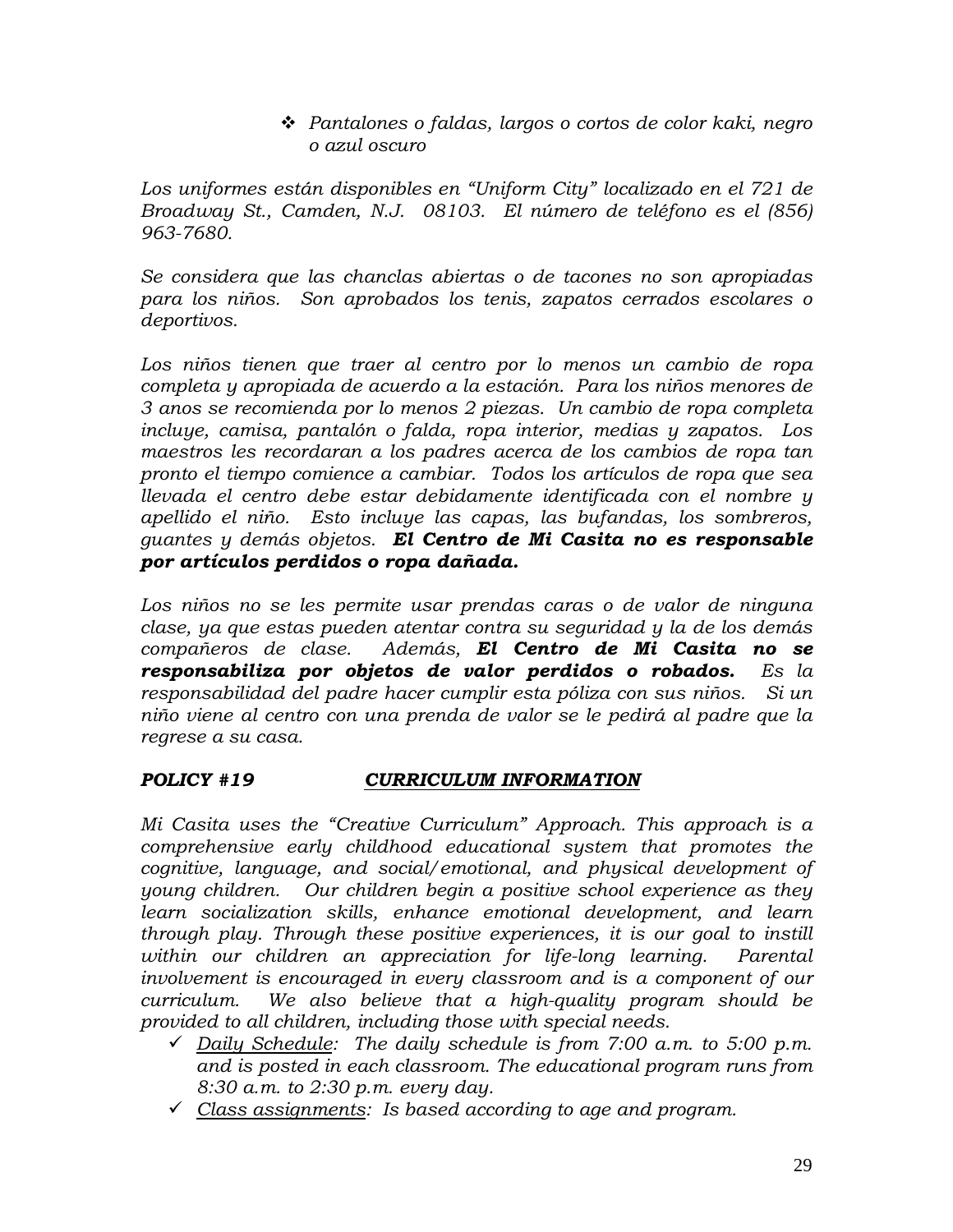- *Nap/Rest time: Toddlers nap is as needed or from 12:30 to 2:30. Preschooler' nap is only 1 hour. We need two sheets/ or a sheet and a blanket for naptime. We provide table activities for those children who prefer not to take a nap. Sheets are send home every week to be wash and you need to have them at all times. If you forget your blankets you will receive a call and the child will not be allow to nap without his/her blankets.*
- *Birthday celebrations: Each child birthdate is recognized and celebrate in their individual classrooms, however, birthdate celebrations with cake and food are prohibited.*
- *Parent/Teacher conferences are held twice a year. Make sure to check the school calendar for the dates and schedules.*
- *Lesson Plans/Monthly Menus - Weekly lesson plans and Monthly Menus are posted in each classroom for parent's review.*
- *Holidays – Our agency is closed during the following commemorative holidays: New Year, Martin L. King, President's Day, Good Friday, Memorial Day, Independence Day, Labor Day, Columbus Day, Thanksgiving Day, the day after Thanksgiving and the Christmas Week. We are also closed for (3) Professional Development Dates for all staff.*
- *End of the year celebration: Parents input are taken into consideration related to the end of the year celebration. Based on the suggestions received by parents the center will plan the activity accordingly taking into consideration the age of the children. Cap and gowns with our school colors are part of the celebration for those children transition to Kindergarten.*
- *T.V. are not allowed in the classrooms. Computer time is limited to 15 to 20 minutes per week per child over 3 years of age.*
- *Children are provided with at least one hour daily of structure and unstructured physical activities. The child will need a doctor's note in order to be excused from physical activities.*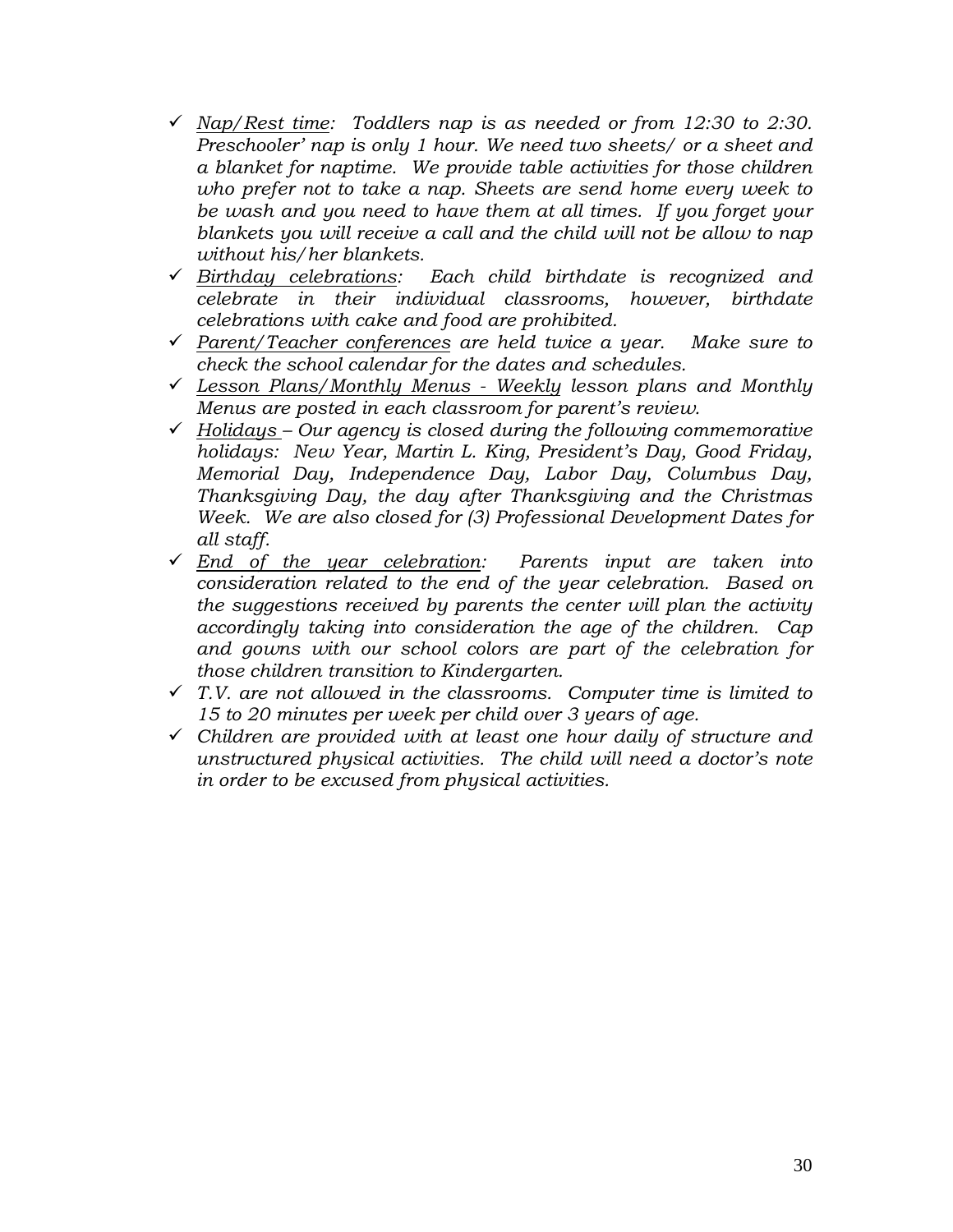### *POLICY # 20 FIELD TRIPS (Amended 2/2/2015)*

*Mi Casita Child Care Center, frequently supplements the class curriculum with off premise field trips.* 

*Parents are required to give written permission for their child to attend each field trip. Notification of a field trip will be sent home in advance of the trip with all pertinent trip information including: destination, date, time, reason for trip, cost, mode of transportation, address, telephone number and contact person at the visiting site.*

*Accompanying the notification paper, teachers will include a field trip permission slip. The field trip permission slip must be filled out completely and accurately, and any trip cost must be paid in advance in order for you child to attend.*

*On a yearly basis our center secured on file an agreement with a bus company, which complied with school and state regulations related to the transportation of children.*

*Chaperones are always welcome to the trip to meet the ratio and help with the trip. Chaperones wishing to attend the trip with their child, should discuss it with the classroom's teacher after reading and signing the chaperones rules and regulations. Parents are not permitted to transport any child, other than their own in their private cars.*

*If your child needs medication on a field trip, (asthma or Epinephrine) the parent needs to accompany the child on the trip.* 

*If your child is not attending the trip, you must keep the child home.*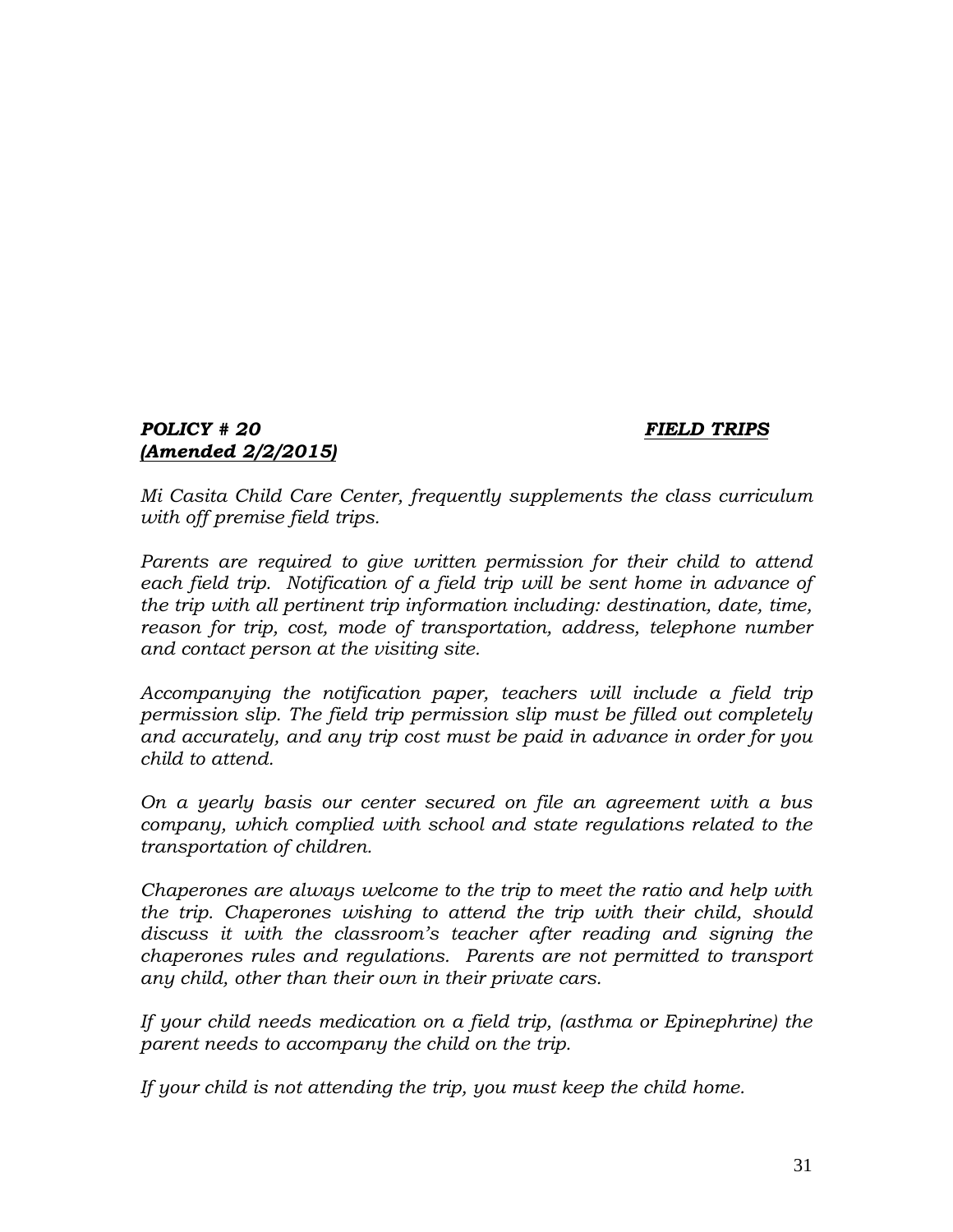## *VIAJES*

*Como parte del currículo muchas veces hacemos viajes con niños. Los padres tienen que darnos permiso para que sus niños participen en los mismos. Se les enviara un permiso con la información del viaje incluyendo el día, hora, destino, razón del viaje, costo y el modo de transportación. Firme la hoja de permiso y devuélvala a la maestra antes del viaje con el dinero del costo, si alguno. También pedimos a los padres voluntarios para los viajes que deben de comunicarse con la maestra lo mas pronto posible si está interesado. Si usted esta dispuesto a seguir las regulaciones de los chaperones entonces discuta su disponibilidad con la maestra/o del niño/a.* 

*Los padres no pueden transportar a ningún niño del centro en sus carros, excepto los suyos.* 

*Si su niño necesita medicina en un viaje (por asma, o EPI pen por alergias) los padres deberán acompañarlos al viaje. Si usted no desea que el niño participe* en *el viaje, lo tiene que dejar en su casa.* 

## *Policy # 21 HOW TO REQUEST A FAIR HEARING*

*Our agency is licensed by the State of New Jersey, Department of Human Services. If you have applied for, or are receiving social services that are funded with federal social services block grant funds, and either your request for services has been denied or your services have been decreased in any way, or you have a complain, you have the right to review these actions with the service agency, in this case, Mi Casita Day Care Center, Inc. Administration, and/or ask for a" Fair Hearing".*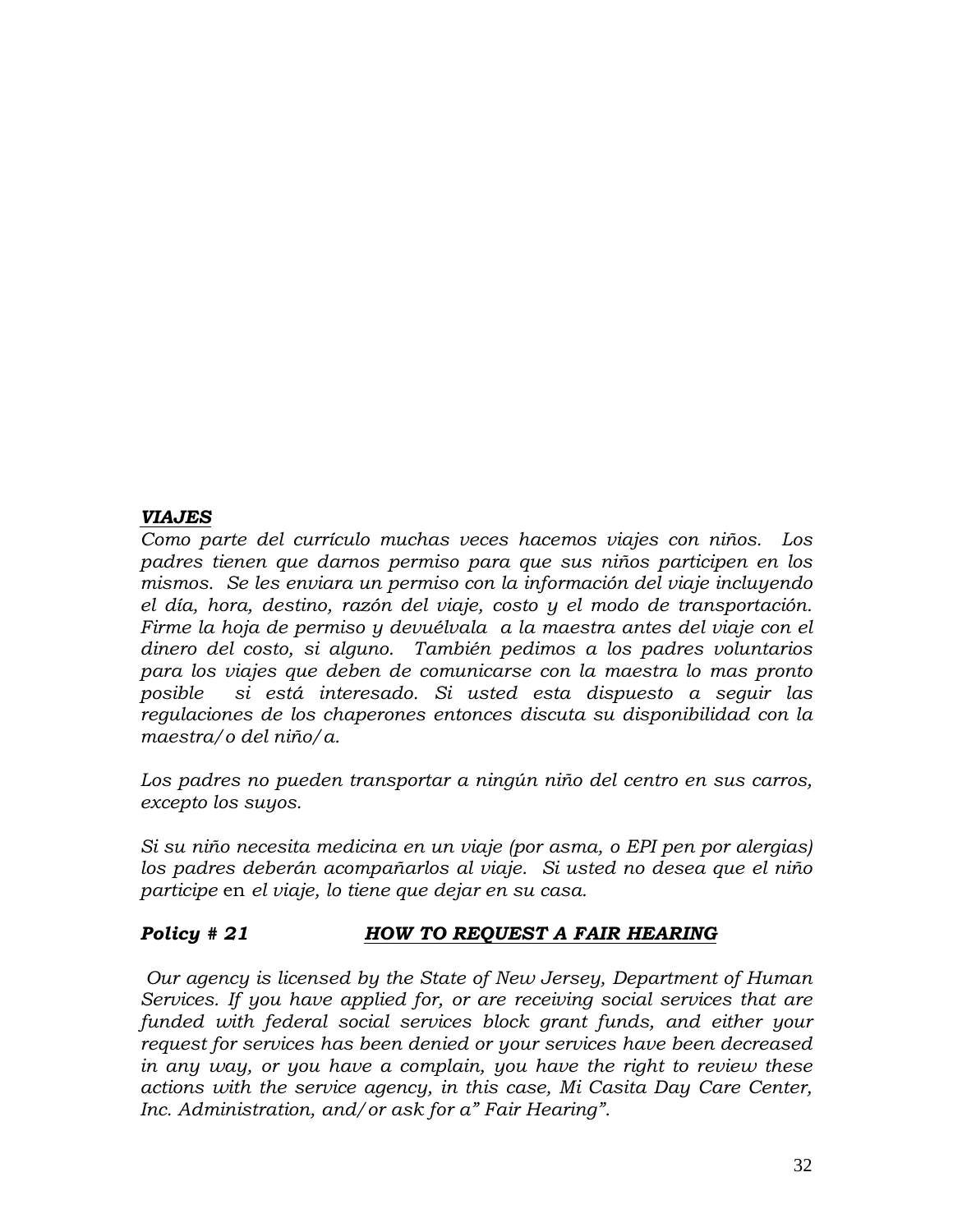*You must try to resolve the issue first with our agency during the 10 days after you received the notification. If you do not resolve the issue with the agency, in this case, Mi Casita Day Care Center, Administration, you have 90 days to request a Fair hearing to the State, if you want to appeal the decision:*

*A denial of services; A failure of an agency to act upon your request for services within a reasonable time; A reduction of services; or A termination of services.*

*Your request must be in writing and must be submitted to Division of Youth and Family Services, Administrative he*

### *Como pedir una audiencia justa*

*Nuestra agencia esta licenciada por el Departamento de Servicios Humanos del estado de New Jersey. Si usted aplica o está recibiendo servicios fundados bajo esta agencia y sus servicios han sido negados, terminados o disminuidos de alguna manera, o si usted tiene algún problema con los servicios, usted tiene el derecho de pedir una "Audiencia Justa".* 

*Primeramente usted deberá tratar de resolver el conflicto con la agencia, en este caso, Mi Casita Day Care Center, Inc. durante los 10 días después que usted recibe la notificación. Si no se llegara a resolver la situación entonces usted tiene 90 días para apelar la decisión:*

*Si los servicios son negados,*

*Si la agencia no contesta a su pedido dentro de un tiempo razonable,*

*Si se redujeron los servicios,*

*Si se terminaron los servicios.*

*Puede someter su apelación escrita a la División de Niños Y Familia, Unidad Administrativa de Apelación, CN 717, Trenton, N.J. 08625, teléfono # (609) 292-8715.*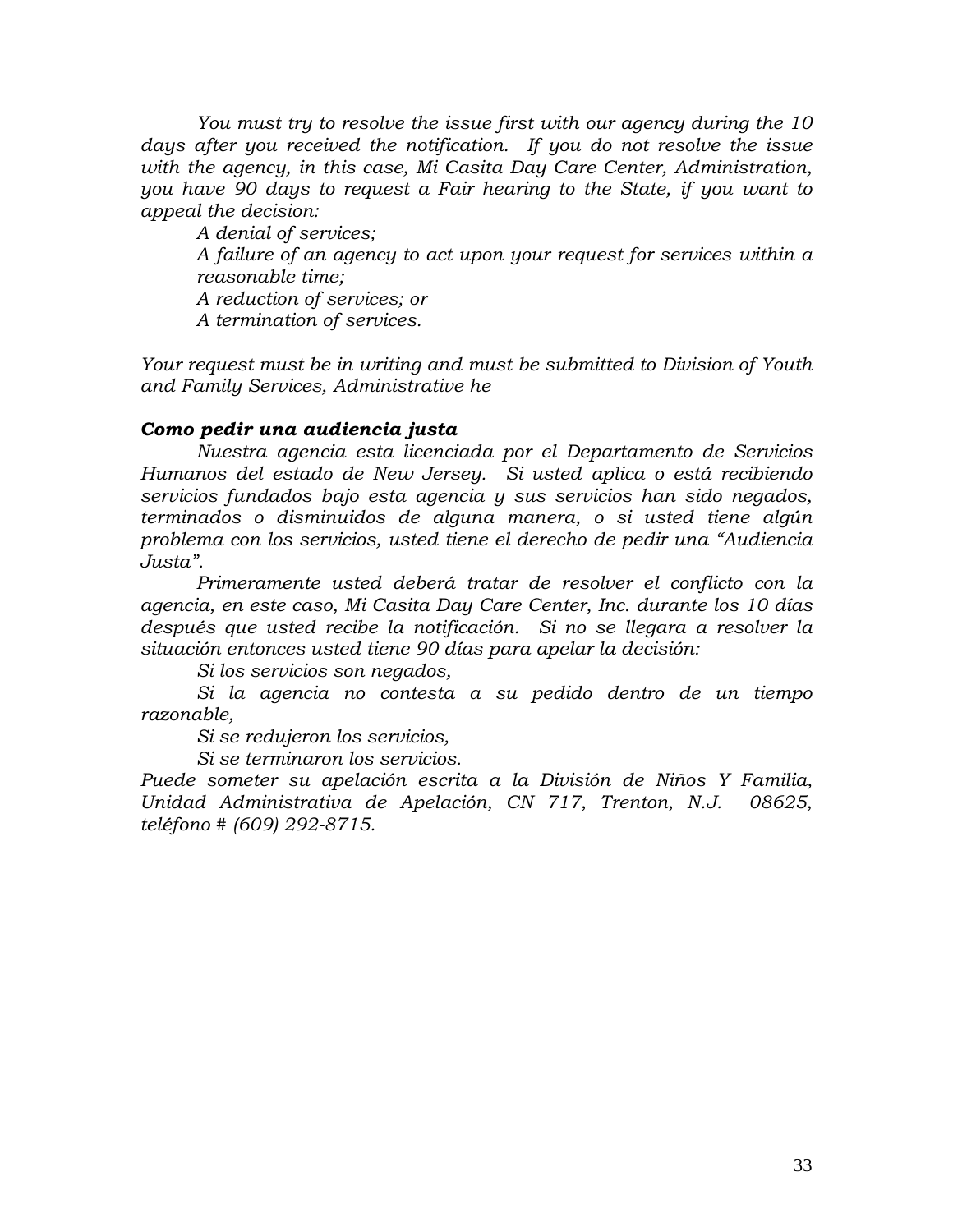### *Acknowledgment of Receipt:*

*By signing below, I declare that the policies in this "Parent Manual" were read and explained to me in full details. I had the opportunity to ask questions and I will keep this document for future reference.*

*INTRODUCTION MISSION PHILOSOPHY*

#### *POLICIES:*

- *1. Information to Parent Statement*
- *2. Enrollment*
- *3. Transition*
- *4. Parent Code of Conduct*
- *5. Discipline Policy*
- *6. Health and Safety*
- *7. Administration of Medication*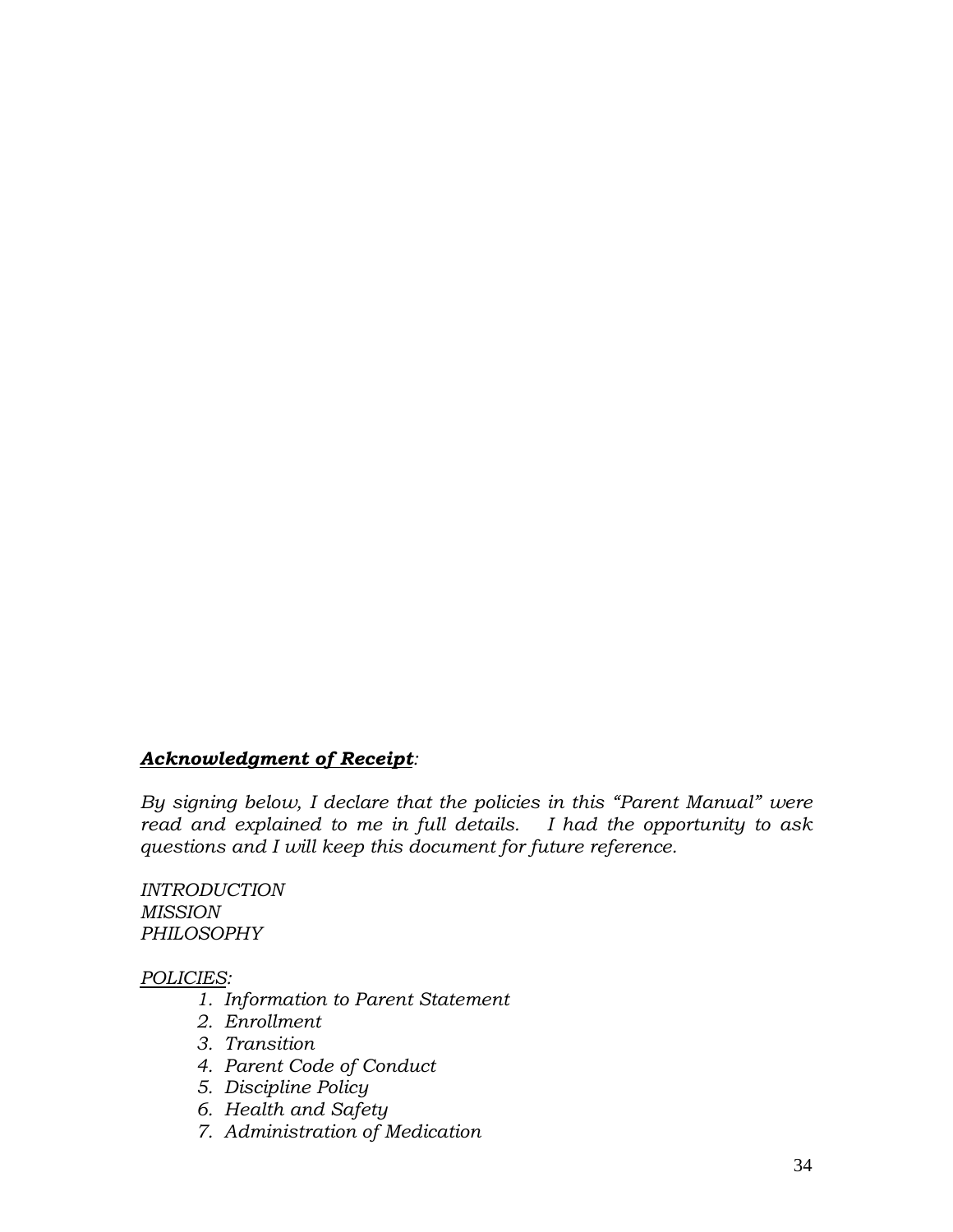- *8. Management of Communicable Diseases*
- *9. Nutrition and Food Service*
- *10. Late Arrival/Pick-up*
- *11. Parent Involvement and Family Support*
- *12. Termination/Expulsion Policy*
- *13. Court Orders Effecting Enrolled children*
- *14. Emergency and Inclement Weather*
- *15. Other emergencies*
- *16. Policy on the Release of Children*
- *17. Tuition/Fees Payment*
- *18. Accident Policy*
- *19. Field Trips*
- *20. Curriculum*
- *21. How to request a Fair hearing*

*Date Parent or guardian Signature*

*Family Worker/Office Clerk*

*\_\_\_\_\_\_\_\_\_\_\_\_\_\_\_\_\_\_\_\_\_\_\_\_\_\_\_\_\_\_\_\_\_\_*

### *Certificación:*

*Por medio de la firma de este documento certifico que he leído, y se me ha explicado en detalles todas las pólizas incluidas en el Manual de los Padres. También certifico que se me ha dado la oportunidad de hacer pregunta con relación a la información.* 

*\_\_\_\_\_\_\_\_\_\_\_\_\_\_\_\_\_\_\_\_\_\_ \_\_\_\_\_\_\_\_\_\_\_\_\_\_\_\_\_\_\_\_\_\_\_\_\_\_\_\_*

*Introducción Misión Filosofía*

### *POLIZAS:*

- *1. Información a los padres*
- *2. Admisión/Registración*
- *3. Transición*
- *4. Código de Conducta para los padres*
- *5. Disciplina*